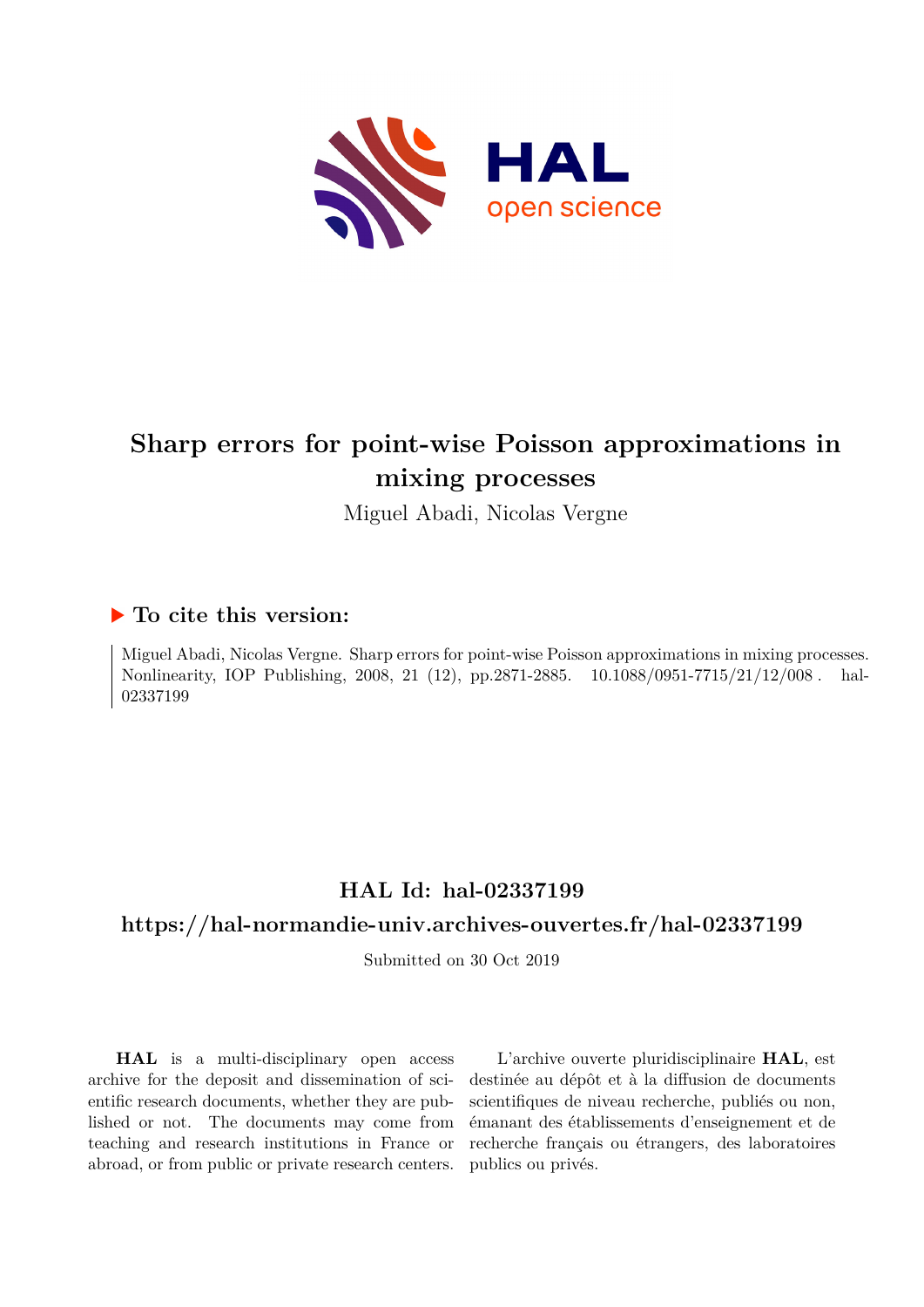# Sharp errors for point-wise Poisson approximations in mixing processes

Miguel Abadi <sup>∗</sup> Nicolas Vergne †

#### Abstract

We describe the statistics of the number of occurrences of a string of symbols in a stochastic process: Chosen a string  $A$  of length  $n$ , we prove that the number of visits to A up to time t, denoted by  $N_t$ , has approximately a Poisson distribution. We provide a sharp error for this approximation. Contrarily to previous works who present uniform error terms based on the total variation distance, our error is point-wise. As a byproduct we obtain that all the moments of  $N_t$  are finite. Moreover, we obtain explicit approximations for all of them. Our result holds for processes that verify the  $\phi$ -mixing condition. The error term is explicitly expressed as function of the rate function  $\phi$  and then easily computable.

AMS Subject class. Primary: 60F05; Secondary: 60G10, 60G55, 37A50. Keyword: Mixing, recurrence, rare event, number of visits, Poisson distribution.

## 1 Introduction

This paper describes the statistics of occurrence times of a string of symbols in a mixing stochastic process with a finite alphabet. For  $n \in \mathbb{N}$ , we consider a fixed string of  $n$  symbols. We prove an upper bound for the difference between the law of the number of occurrences of the string in a long sequence and a Poisson law. Our result stands for  $\phi$ -mixing processes (see definition below), with its corresponding error.

The first result about the number of visits to a fixed set is obviously the convergence of the binomial distribution to the Poisson distribution. Recently, motivated by the statistical analysis of data sources coming from different areas such as physics, biology, computer science, linguistics among other there was a major interest to generalize this convergence in various sense:

(a) dependent process;

<sup>\*</sup>IMECC, Universidade Estadual de Campinas, Pça Sérgio Buarque de Holanda 651 Cid. Univ. CP 6065, Cep. 13083-859, Campinas SP, Brazil. Phone +55-19 37886021 miguel@ime.unicamp.br

<sup>†</sup>Universit´e d'Evry Val d'Essonne, D´epartement de Math´ematiques, Laboratoire Statistique et Génome, 91 000 Evry, France. vergne@genopole.cnrs.fr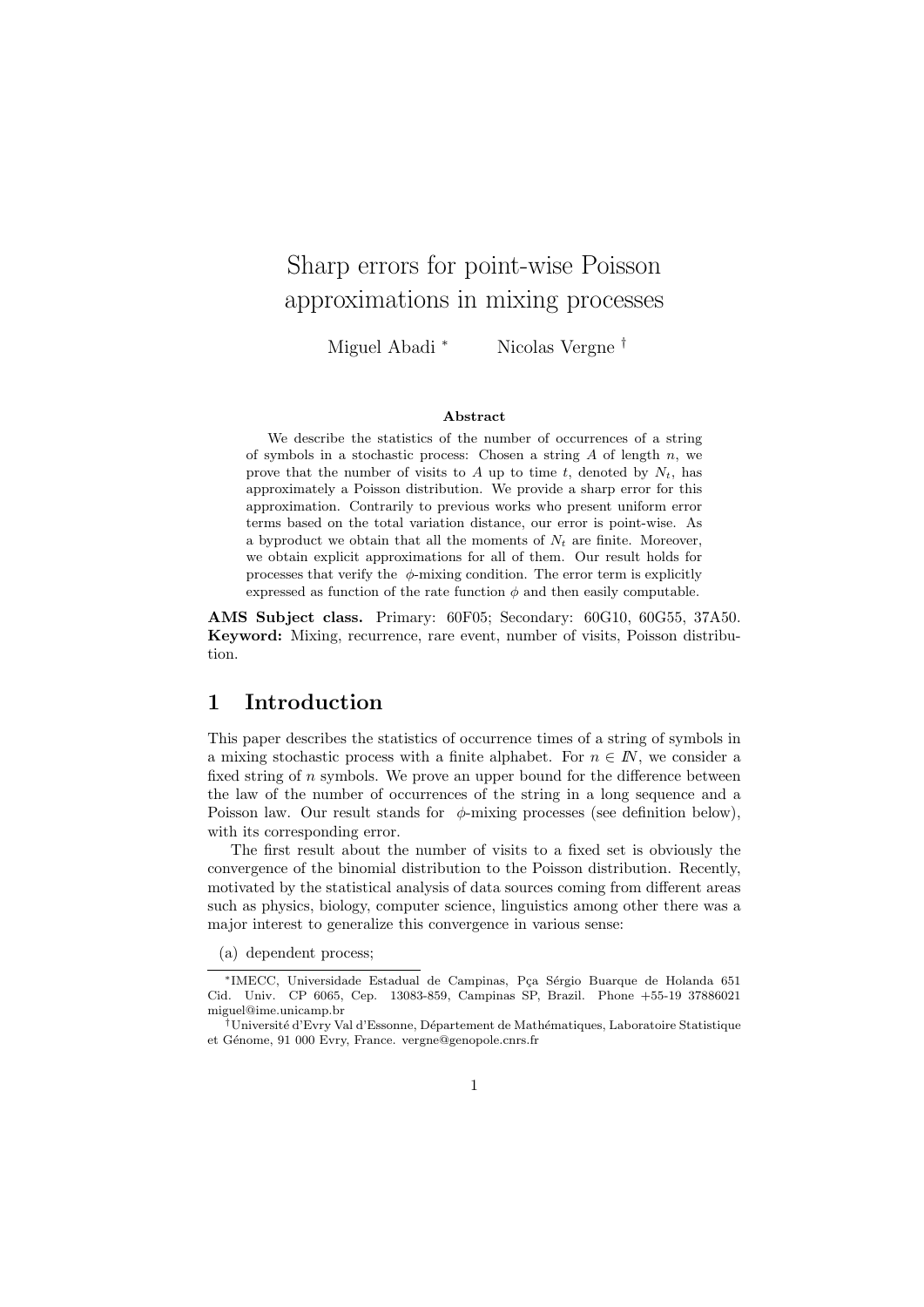(b) explicit rate of convergence;

#### (c) different kind of observables.

There is abundant literature considering on the subject considering (a) in the dynamical systems and markovian contexts. See for instance Galves and Schmitt  $(14)$  and the references there in.

Probably the most used tool to attack (b) is the Chen-Stein method introduced by Chen ([11]). There is also abundant literature on this subject (see e.g. [6], [7], [8].) The principal feature of this method is that it provides only uniform bounds for the rate of convergence based on the total variation distance. As far as we know, this method was only implemented in processes that verify the Markov property. Whether it is useful in other context is an open question for us. We are aware of only one work which provides point-wise rate of convergence. Haydn and Vaienti ([15]) prove a rate of convergence using the method of factorial moments. The result holds for  $(\psi - f)$ -mixing processes. The bound decreases factorially fast on  $k$  but contrary to our, it holds only for values of  $k$ that do not exceed the inverse of some (positive) power of the measure of the n-string.

Our result tends to give bring some light over (a), (b), and (c).

With respect to (b), we prove an upper bound for the rate of convergence of the number of occurrences of a fixed string to the Poisson law, namely,

$$
\lim_{P(A)\to 0} P\left(N_{t/P(A)} = k\right) = \frac{e^{-t}t^k}{k!},
$$

where  $N_t$  is the number of visits of the process to the string A up to time t.

The striking point of our work tends to be the following. The error bound we obtain decreases factorially fast as a function of  $k$  for all values of  $k$ . This control on the tail of distribution of  $N_t$  allows us to obtain an approximation for all the moments of  $N_t$  by those of a Poisson random variable which are finite.

Our approach relies on a sharp result proved by Abadi ([1]) that states that for any string that does not overlap itself,

$$
I\!\!P(N_{t/P(A)} = 0) \approx e^{-t}.
$$

A crucial point is that, if A is any string,  $N_{t/(\mathbf{P}(A))}$  could not be well approximated by a Poisson law. An example of this fact is shown in Hirata ([16]), where it is proved that for periodic points, the asymptotic limit law of  $\{N_{t/P(A)}=1\}$  (as function of t) differs of the one-level Poisson law. When this happens, Abadi and Vergne ([5], Theorem 2) show that the law of  $\tau_A$  is different from the exponential. Moreover, Theorem 24 in the same paper shows that A occurs in clumps with geometric size, which says that  $N_t$  is not Poisson distributed.

Our result is established with its own error term. This error is explicitly expressed as function of the mixing rate. As we said, it turns out that the error term depends on the overlapping properties of A. We state some basic facts about overlapping useful to prove our theorem. More on that topic can be find in [5].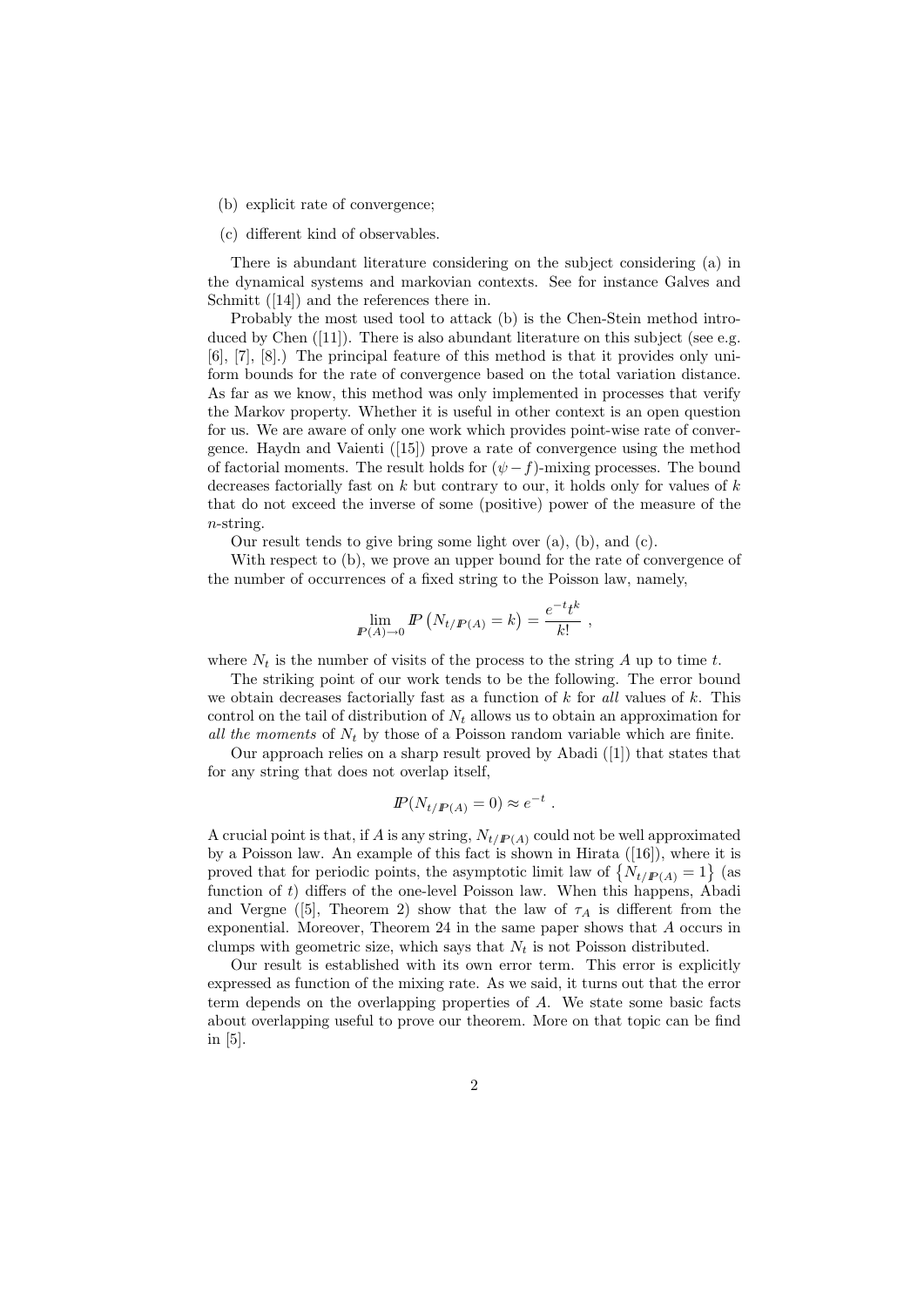With respect to (a), we establish our result under the mixing conditions. Mixing is a large family of processes. For instance, irreducible and aperiodic finite state Markov chain are known to be  $\psi$ -mixing (and then  $\phi$ -mixing) with exponential decay. Moreover, Gibbs states which have summable variations are  $\psi$ -mixing (see [18]). They have exponential decay if they have Hölder continuous potential (see [9]). However, the  $\psi$ -mixing condition is sometimes a very condition, difficult to test. We establish our result under the more general  $\phi$ mixing condition. Further examples of  $\phi$ -mixing processes can be found in [17]. The error term is explicitly expressed as a function of the mixing rate  $\phi$ . We refer the reader to [13] and [10] for a source of examples and definitions of the several kinds of mixing processes. Those include  $\phi$ -mixing and  $\alpha$ -mixing with functions  $\phi$  and  $\alpha$  decreasing at any rate.

With respect to  $(c)$ , since any observable can be constructed as a union of strings, we focus our work on them.

Our result is applied in a forthcoming paper: In [5] the authors applied the Poisson approximation to develop a method for testing hypothesis to detect strings of high or low frequency in DNA and protein sequences. This method can not work with approximation in total variation distance or any other uniform distributions distance.

This paper is organized as follows. In section 2 we establish our framework. In section 3 we collect some definitions and properties of overlapping of strings. In section 4 we state and prove the convergence of the number of occurrences to a Poisson law. This is Theorem 4.1.

### 2 Framework and notations

Let C be a finite set. Put  $\Omega = \mathcal{C}^Z$ . For each  $x = (x_m)_{m \in \mathbb{Z}} \in \Omega$  and  $m \in \mathbb{Z}$ , let  $X_m : \Omega \to \mathcal{C}$  be the m-th coordinate projection, that is  $X_m(x) = x_m$ . We denote by  $T : \Omega \to \Omega$  the one-step-left shift operator, namely  $(T(x))_m = x_{m+1}$ .

We denote by  $\mathcal F$  the  $\sigma$ -algebra over  $\Omega$  generated by strings. Moreover we denote by  $\mathcal{F}_I$  the  $\sigma$ -algebra generated by strings with coordinates in  $I, I \subseteq \mathbb{Z}$ . For a subset  $A \subseteq \Omega$  we say that  $A \in \mathcal{C}_n$  if and only if

$$
\mathcal{L}^{\mathcal{L}}(\mathcal{L}^{\mathcal{L}}(\mathcal{L}^{\mathcal{L}}(\mathcal{L}^{\mathcal{L}}(\mathcal{L}^{\mathcal{L}}(\mathcal{L}^{\mathcal{L}}(\mathcal{L}^{\mathcal{L}}(\mathcal{L}^{\mathcal{L}}(\mathcal{L}^{\mathcal{L}}(\mathcal{L}^{\mathcal{L}}(\mathcal{L}^{\mathcal{L}}(\mathcal{L}^{\mathcal{L}}(\mathcal{L}^{\mathcal{L}}(\mathcal{L}^{\mathcal{L}}(\mathcal{L}^{\mathcal{L}}(\mathcal{L}^{\mathcal{L}}(\mathcal{L}^{\mathcal{L}}(\mathcal{L}^{\mathcal{L}}(\mathcal{L}^{\mathcal{L}}(\mathcal{L}^{\mathcal{L}}(\mathcal{L}^{\mathcal{L}}(\mathcal{L}^{\mathcal{L}}(\mathcal{L}^{\mathcal{L}}(\mathcal{L}^{\mathcal{L}}(\mathcal{L}^{\mathcal{L}}(\mathcal{L}^{\mathcal{L}}(\mathcal{L}^{\mathcal{L}}(\mathcal{L}^{\mathcal{L}}(\mathcal{L}^{\mathcal{L}}(\mathcal{L}^{\mathcal{L}}(\mathcal{L}^{\mathcal{L}}(\mathcal{L}^{\mathcal{L}}(\mathcal{L}^{\mathcal{L}}(\mathcal{L}^{\mathcal{L}}(\mathcal{L}^{\mathcal{L}}(\mathcal{L}^{\mathcal{L}}(\mathcal{L}^{\mathcal{L}}(\mathcal{L}^{\mathcal{L}}(\mathcal{L}^{\mathcal{L}}(\mathcal{L}^{\mathcal{L}}(\mathcal{L}^{\mathcal{L}}(\mathcal{L}^{\mathcal{L}}(\mathcal{L}^{\mathcal{L}}(\mathcal{L}^{\mathcal{L}}(\mathcal{L}^{\mathcal{L}}(\mathcal{L}^{\mathcal{L}}(\mathcal{L}^{\mathcal{L}}(\mathcal{L}^{\mathcal{L}}(\mathcal{L}^{\mathcal{L}}(\mathcal{L}^{\mathcal{L}}(\mathcal{L}^{\mathcal{L}}(\mathcal{L}^{\mathcal{L}}(\mathcal{L}^{\mathcal{L}}(\mathcal{L}^{\mathcal{L}}(\mathcal{L}^{\mathcal{L}}(\mathcal{L}^{\mathcal{L}}(\mathcal{L}^{\mathcal{L}}(\mathcal{L}^{\mathcal{L}}(\mathcal{L}
$$

$$
A = \{X_0 = a_0; \ldots; X_{n-1} = a_{n-1}\},\,
$$

with  $a_i \in \mathcal{C}, i = 0, \ldots, n-1.$ 

We consider an invariant probability measure  $\mathbb P$  over  $\mathcal F$ . We shall assume without loss of generality that there is no singleton of probability 0.

For two measurables V and W, we denote as usual  $I\!P_W(V) = I\!P(V|W)$  $I\!\!P(V;W)/I\!\!P(W)$  the conditional measure of V given W.

We say that the process  $(X_m)_{m \in \mathbb{Z}}$  is  $\phi$ -mixing if the sequence

$$
\phi(l) = \sup |I\!\!P(C \mid B) - I\!\!P(C)|,
$$

converges to zero. The supremum is taken over B and C such that  $B \in$  $\mathcal{F}_{\{0,..,n\}}, n \in \mathbb{N}, \mathbb{P}(B) > 0, C \in \mathcal{F}_{\{m \mid m \geq n+l+1\}}.$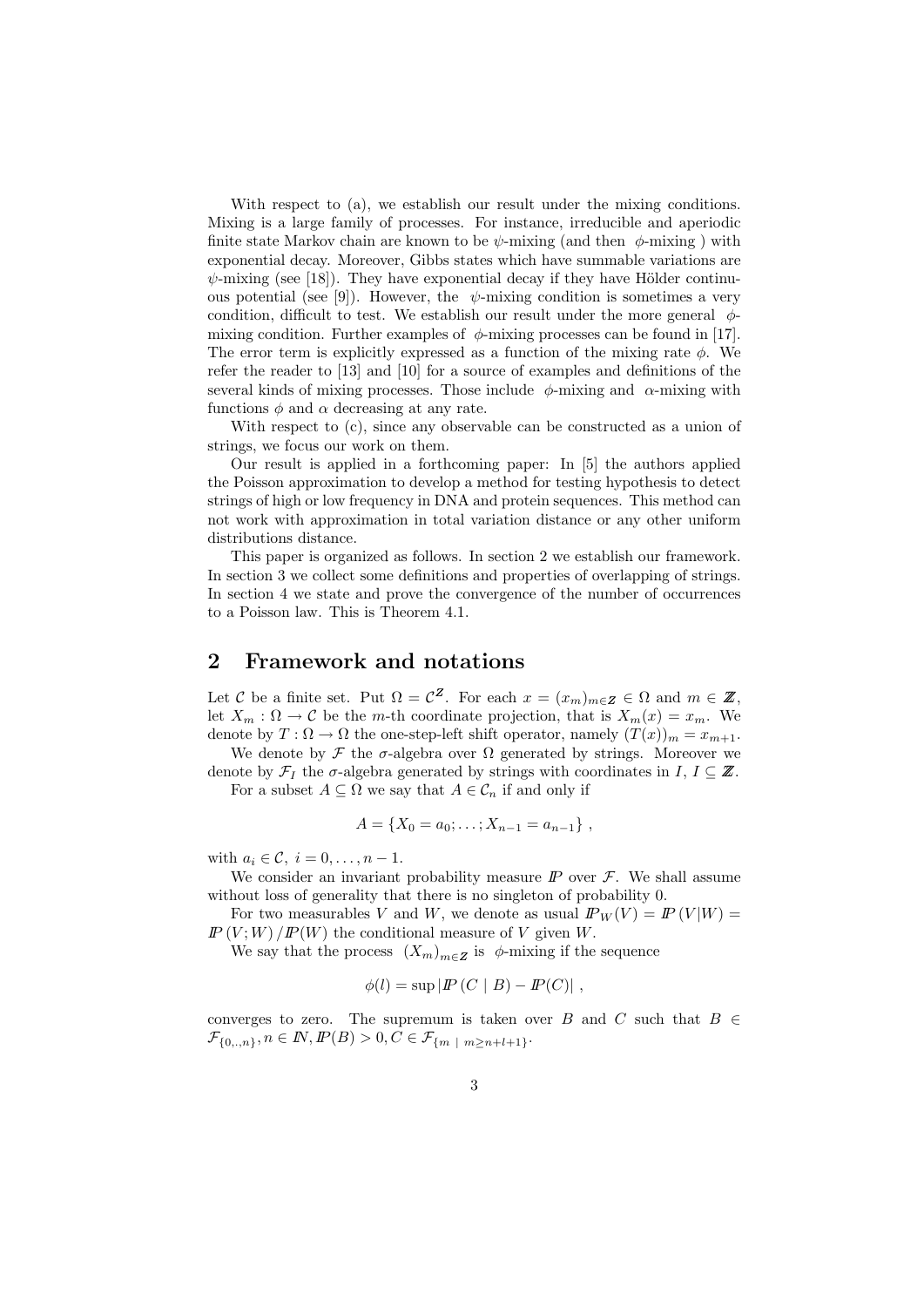We write  $I\!\!P(V;W) = I\!\!P(V \cap W)$ . We also write  $V^c = \Omega \backslash V$ , for the complement of  $V$ .

We use the probabilistic notation:  $\{X_n^m = x_n^m\} = \{X_n = x_n, \ldots, X_m =$  $x_m$ }. For a *n*-string  $A = \{X_0^{n-1} = x_0^{n-1}\}$  and  $1 \le w \le n$ , we define the *w*-string

$$
A^{(w)} = \{X_{n-w}^{n-1} = x_{n-w}^{n-1}\}.
$$

It belongs to the  $\sigma$ -algebra  $\mathcal{F}_{\{n-w,\dots,n-1\}}$  and consisting of the *last w* symbols of A.

The mean of a r.v. X is denoted by  $E(X)$ . Wherever it is not ambiguous we will write  $C$  and  $c$  for different positive constants even in the same sequence of equalities/inequalities. For brevity we put  $(a \vee b) = \max\{a, b\}$  and  $(a \wedge b) =$  $\min\{a, b\}.$ 

# 3 Overlapping

In this section we describe some basic facts about overlapping of a string that are needed to establish our main result.

**Definition 3.1** Let  $A \in \mathcal{C}_n$ . We define the periodicity of A (with respect to T) as the number  $\tau(A)$  defined as follows:

 $\tau(A) = \min \{ k \in \{1, ..., n\} \mid A \cap T^{-k}(A) \neq \emptyset \}$ .

Let us write  $n = q p + r$ , with  $\tau(A) = p$ ,  $q = [n/p]$  and  $0 \le r < p$ . Thus

$$
A = \left\{ X_0^{p-1} = X_p^{2p-1} = \ldots = X_{(q-1)p}^{qp-1} = a_0^{p-1} ; \ X_{qp}^{n-1} = a_0^{r-1} \right\} .
$$

For instance

$$
A = \overbrace{\text{(aaaabb aaaabb aaaab}}^{\text{period}} \overbrace{\text{aaa}}^{\text{rest}})
$$

Thus, consider the set of overlapping positions of A:

 $\mathcal{O}(A) = \{k \in \{1, ..., n-1\} \mid A \cap T^{-k}(A) \neq \emptyset\}.$ 

Split  $\mathcal{O}(A)$  in a disjoint union of  $\{\tau(A), \ldots, [n/\tau(A)]\tau(A)\}\$  and  $\mathcal{R}(A)$  where

$$
\mathcal{R}(A) = \{ k \in \{ [n/\tau(A)]\tau(A) + 1, \dots, n-1 \} \mid A \cap T^{-k}(A) \neq \emptyset \}
$$

.

Put  $r_A = #\mathcal{R}(A)$ . The cardinal of  $\mathcal{O}(A)$  is then  $\sigma(A) = [n/\tau(A)] + r_A \leq n$ .

## 4 Poisson approximation

### 4.1 Main result

For  $1 \leq t' < t$  integers, let

$$
N_{t'}^t = \sum_{i=t'}^t 1\!\!1_{T^{-i}A} \; .
$$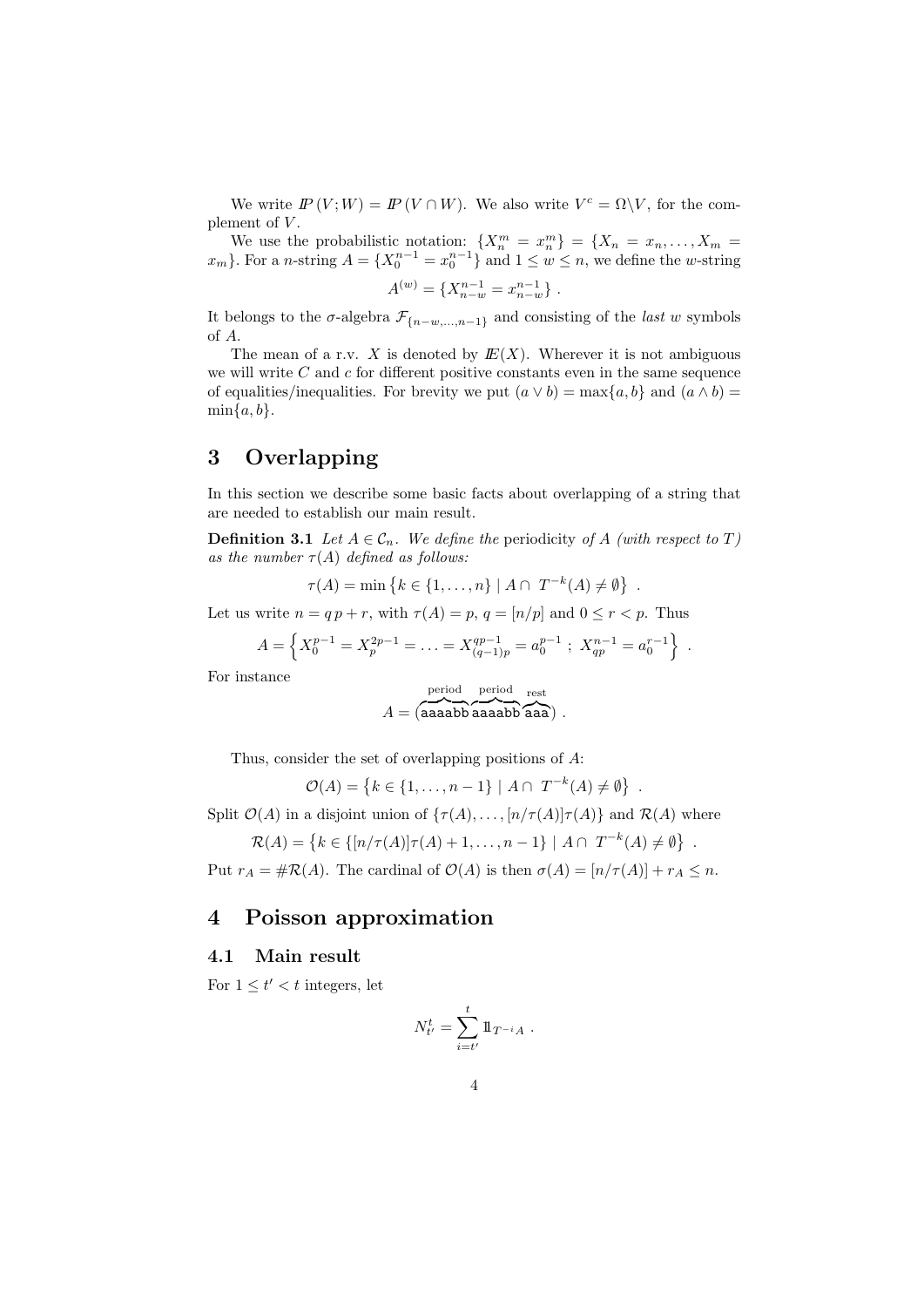So that,  $N_{t'}^t$  counts the number of occurrences of A between  $t'$  and  $t$ . For the sake of simplicity we write  $N_t = N_1^t$ . With some abuse of notation we also put  $(-1)! = 1.$ 

**Theorem 4.1** Let  $(X_m)_{m \in \mathbb{Z}}$  be a  $\phi$ -mixing process. There exists a constant  $C > 0$ , such that for all  $A \in \mathcal{C}_n$ , and all non negative integer k, the following inequality holds:

$$
\left|P\left(N_{t/F(A)}=k\right)-\frac{e^{-t}t^k}{k!}\right|\leq Ce(A)g(A,k) ,
$$

with  $e(A) = e_1(A) + e_2(A)$ ,

$$
e_1(A) \stackrel{def}{=} \inf_{1 \le w \le \tau(A)} \left[ (\sigma(A) + n) \mathbb{P}(A^{(w)}) + \phi((\tau(A)) - w) \right],
$$

$$
e_2(A) \stackrel{def}{=} \phi(n) + \inf_{n \le \ell \le 1/P(A)} \left[ \ell P(A) + \frac{\phi(\ell)}{P(A)} \right],
$$

and

$$
g(A, k) \stackrel{def}{=} \begin{cases} \frac{(2\lambda)^{k-1}}{(k-1)!} & k \notin \left\{ \frac{\lambda}{e(A)}, \dots, \frac{t}{P(A)} \right\} \\ \frac{(2\lambda)^{k-1}}{\left(\frac{\lambda}{e(A)}\right)! \left(\frac{1}{e(A)}\right)^{k-\frac{1}{e(A)}-1}} & k \in \left\{ \frac{\lambda}{e(A)}, \dots, \frac{t}{P(A)} \right\} \end{cases}
$$

where  $\lambda \stackrel{def}{=} t \left[1 + \frac{\phi(\ell_A)}{P(A)}\right]$  and  $\ell_A$  is the  $\ell$  that defines  $e_2(A)$ .

We state several remarks to better understand the error term of the theorem below the next corollaries.

In the next corollary we show how the point-wise error term given in Theorem 4.1 allows us to estimate the moments of  $N_{t/P(A)}$  by those of a r.v. with Poisson distribution.

**Corollary 4.1** Let  $(X_m)_{m \in \mathbb{Z}}$  be a  $\phi$ -mixing process with summable sequence  $\phi$ . Let  $\beta > 0$ . Let Z be a r.v. with Poisson distribution of parameter  $t > 0$ . Then

$$
\left| E\left(N_{t/P(A)}^{\beta}\right) - E(Z^{\beta}) \right| \leq C_{t,\beta} e(A) ,
$$

where  $C_{t,\beta}$  is a constant that just depends on t and  $\beta$ .

**Corollary 4.2** Let  $(X_m)_{m \in \mathbb{Z}}$  be a  $\phi$ -mixing process with summable sequence  $\phi$ . Let Z be a r.v. with Poisson distribution of parameter  $t > 0$ . Then

$$
\sup_{K \subseteq N} |P(N_{t/P(A)} \in K) - P(Z \in K)| \le C_t e(A) ,
$$

where  $C_t$  is a constant that just depends on t.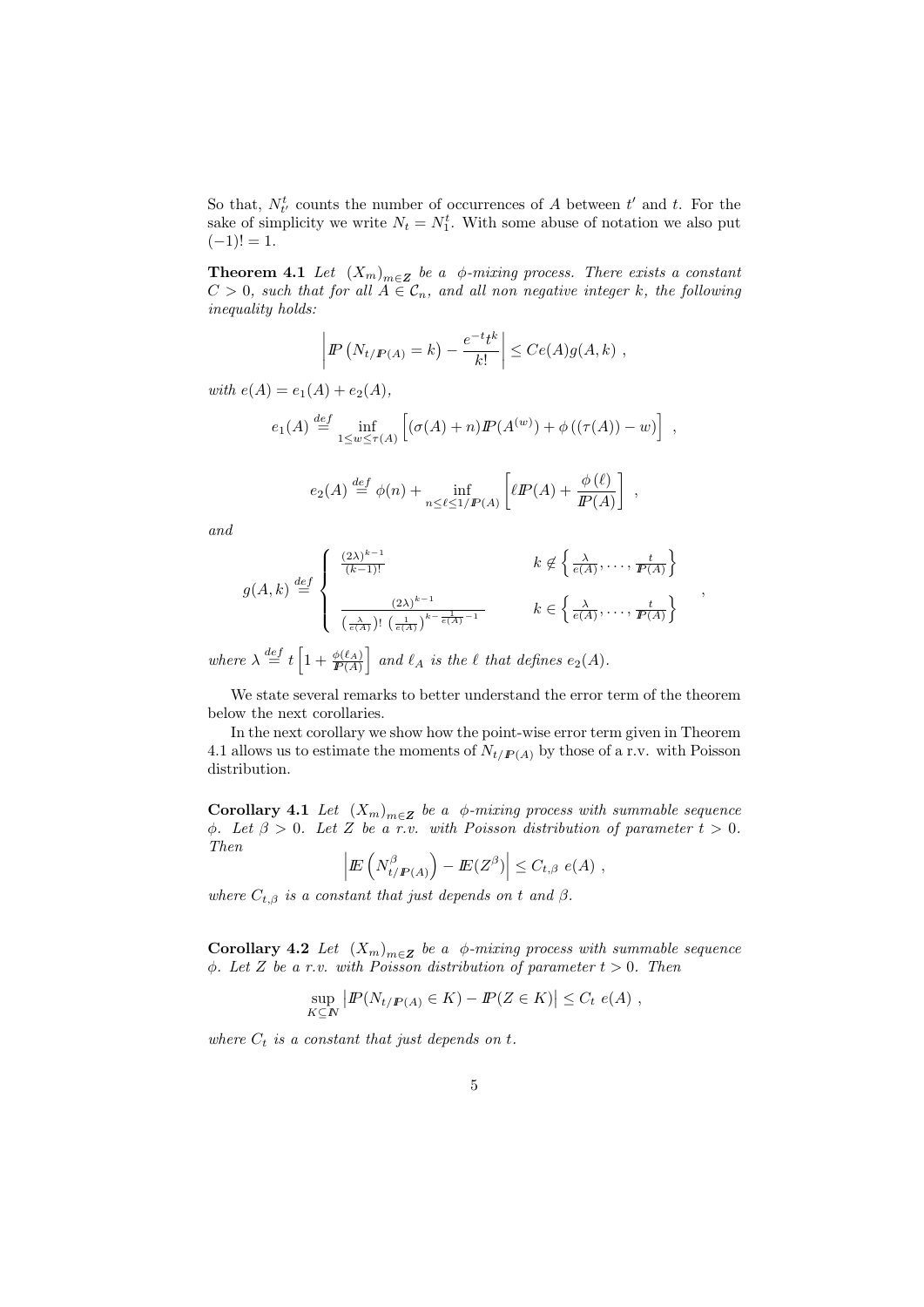**Remark 4.1** Clearly  $e(A)$  is the uniform error term and  $q(A, k)$  is the error factor that provides the control on the tail of distribution.

**Remark 4.2**  $e_1(A)$  is the error that arises from the short correlations of the process while  $e_2(A)$  is the error that arises from long ones.

**Remark 4.3**  $\mathbb{P}(A_n) \leq Ce^{-cn}$  (see [1]).  $\phi(n)$  goes to zero by hypothesis. Therefore  $e_1(A)$  is small if  $\tau(A)$  is large enough to chose a w between 1 and  $\tau(A)$  such that  $Ce^{-cw}$  and  $\phi(\tau(A) - w)$  are small.

**Remark 4.4** Take a sequence of n-strings  $A_n$  with n diverging.  $e_1(A) \rightarrow 0$  if  $\tau(A_n)$  also diverges with n faster than  $\ln n$  (since  $I\!\!P(A_n)$  decays exponentially fast).

**Remark 4.5**  $e_2(A) \to 0$  as  $n \to \infty$  if the sequence  $\phi(\ell)$  is summable.

**Remark 4.6** Collet et al. ([12]) proved that for exponentially  $\psi$ -mixing processes there exist positive constants C and c such that

$$
I\!\!P(A \in \mathcal{C}_n ; \tau(A) \leq n/3) \leq Ce^{-cn}.
$$

Abadi ([1]) extended the above inequality to  $\phi$ -mixing processes when  $n/3$  is replaced with some  $s \in (0,1)$ . Abadi and Vaienti ([3]) proved the above inequality for  $\psi$ -mixing processes for any value of s (with  $c = c(s)$ .) This shows that Theorem 4.1 holds for typical (in the sense of  $\tau(A)$ ) strings. Taking limit on the length of the strings along infinite sequences, we get that the Poisson limit law holds almost everywhere.

**Remark 4.7** When  $\tau(A)$  is not large enough, the return time is better approximated by a mixture of a Dirac measure at the origin and an exponential law as shown by Abadi and Vergne  $([5]$ . Theorem 2). Therefore, the numbers of occurrences of the string can not be Poisson distributed.

**Remark 4.8** When  $e_2(A)$  is small, so is  $\phi(\ell)/P(A)$ . Therefore  $\lambda$  is just the parameter of the Poisson law with a small correction factor  $1 + \phi(\ell)/I\!\!P(A)$ . Thus  $\lambda/e(A)$  is a large number (smaller or equal to  $t/P(A)$ .)

For  $k \leq \lambda/e(A)$  or  $k \geq t/IP(A)$  we get that  $g(A, k)$  decays factorially fast. For k in the strip  $\lambda/e(A)$  to  $t/P(A)$  we do not get k! but something that we could call "truncated factorial": just get  $(1/e(A))$ ! times  $k - (1/e(A))$  factors  $1/e(A)$ .

#### 4.2 Examples

**Example 4.1** Suppose that  $(X_m)_{m \in \mathbb{Z}}$  are i.i.d. r.v. Then the process is  $\phi$ mixing with sequence  $\phi(l) = 0$  for all  $\tilde{l} \in \mathbb{N}$ . Then  $\ell_A = n$  and  $e_2(A) = nI\!\!P(A)$ . Further, take  $w = \tau_A$ . Thus  $e_1(A) \leq 2n P(A^{(\tau_A)})$ . Thus  $e(A) \leq 3n P(A^{(\tau_A)})$ . Here  $I\!P(A^{(\tau_A)})$  is the probability of the part of the string A that does not overlap A. In particular, if A does not overlap itself, then  $e(A) \leq 3nP(A)$ .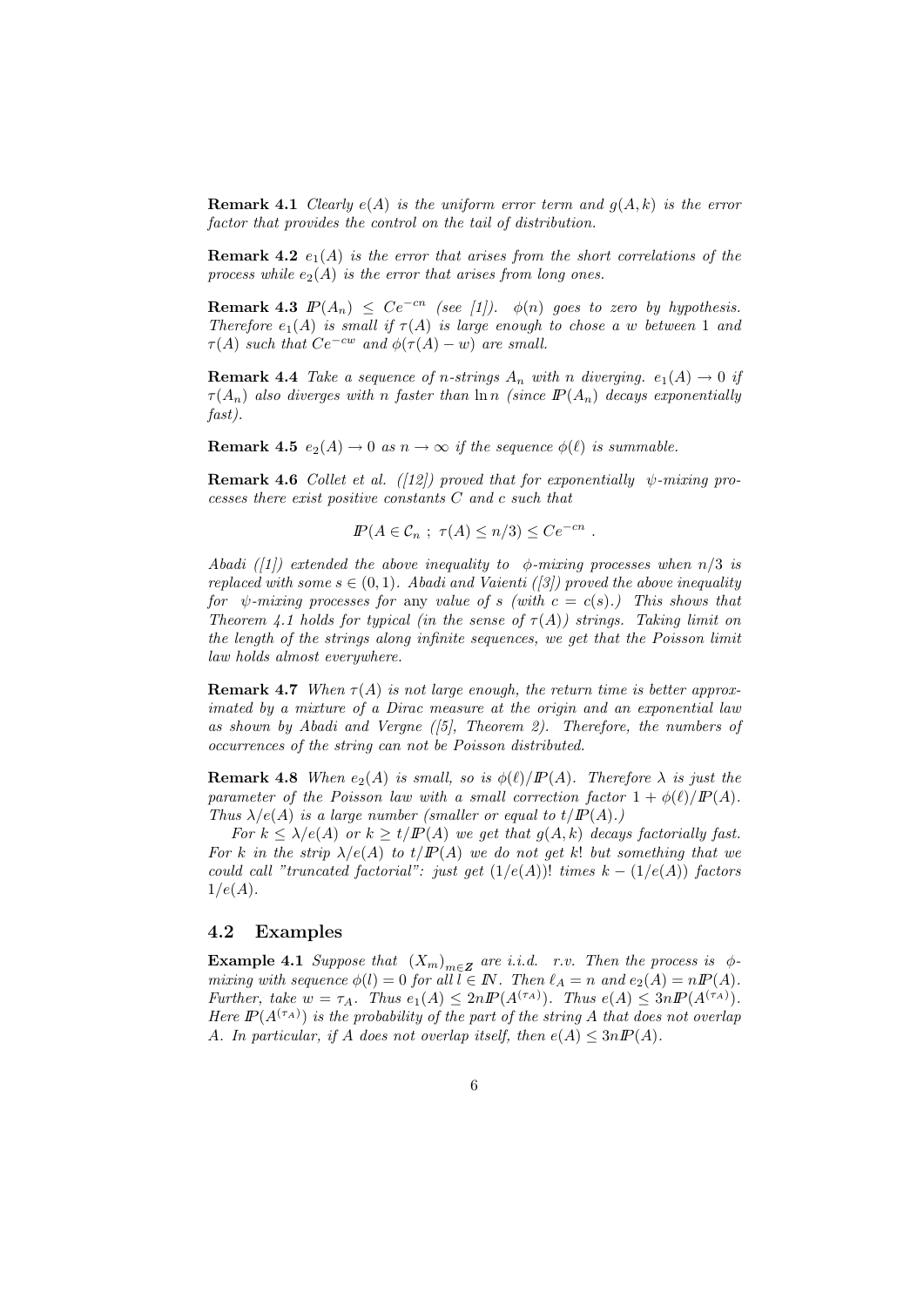**Example 4.2** Suppose that  $(X_m)_{m \in \mathbb{Z}}$  is an irreducible and aperiodic finite state Markov chain. Then a classical theorem of Markov chains said that the process is  $\phi$ -mixing and there are positive constants C and M such that

$$
\phi(l) \le Ce^{-Ml} \qquad \text{for all } l \in I\!\!N \ .
$$

We recall that the measure of n-cylinders decays exponentially fast on n. Thus, take for instance  $\ell_A = K_1 n$  with  $K_1$  a positive constant large enough to make  $\phi(K_1n)/P(A)$  small. Assume that  $\tau(A) = K_2n$ . Take  $w = \tau(A)/2$ . Thus  $e_1(A)$ and  $e_2(A)$  decay exponentially fast on n. In particular, if A does not overlap itself, (as is typically the case, see Remark 4.6) then  $\sigma(A) = 0$ . Thus

$$
e_1(A) = \inf_{1 \le w \le n} \{ n P(A^{(w)}) + \phi(n - w) \},
$$

and

$$
e_2(A) = K_1 n I\!\!P(A) + \frac{\phi(K_1 n)}{I\!\!P(A)} + \phi(n) .
$$

**Example 4.3** Suppose that  $(X_m)_{m \in \mathbb{Z}}$  is  $\phi$ -mixing with polynomial sequence  $\phi$  such that  $\phi(l) = l^{-\kappa}$  for some  $\kappa > 1$ . Then  $l = I\!P(A)^{-2/(\kappa+1)}$ . Thus, the first term in  $e_2(A)$  is  $I\!\!P(A)^{(\kappa-1)/(\kappa+1)}$  which decays exponentially fast on n. So,  $e_2(A)$  is of order  $n^{-\kappa}$ . Assume A does not overlap itself, namely  $\tau(A) = n$ . Take  $w = K_1n$ . Thus the first term of  $e_1(A)$  is exponential and  $e_1(A)$  is of order  $(K_2n)^{-\kappa}$  given by the second term.

#### 4.3 Preparatory results

The next lemma says that the occurrence of two copies of A very close have small probability.

**Lemma 4.1** Let  $(X_m)_{m \in \mathbb{Z}}$  be a  $\phi$ -mixing process. Then, for all  $A \in \mathcal{C}_n$  the following inequalities hold:

$$
\bullet
$$

$$
I\!\!P_A \left( \bigcup_{j=1}^{2n-1} T^{-j} A \right) \le e_1(A) ,
$$

• for all  $\ell \geq 2n$ 

$$
I\!\!P_A\left(\bigcup_{j=2n}^\ell T^{-j}A\right) \leq \ell I\!\!P(A) + \phi(n) .
$$

Proof By the overlapping properties of A one has

$$
A \cap \bigcup_{j=1}^{2n-1} T^{-j} A = A \cap \left( \bigcup_{j \in \mathcal{O}(A)} \bigcup_{j=n}^{2n-1} T^{-j} A \right) .
$$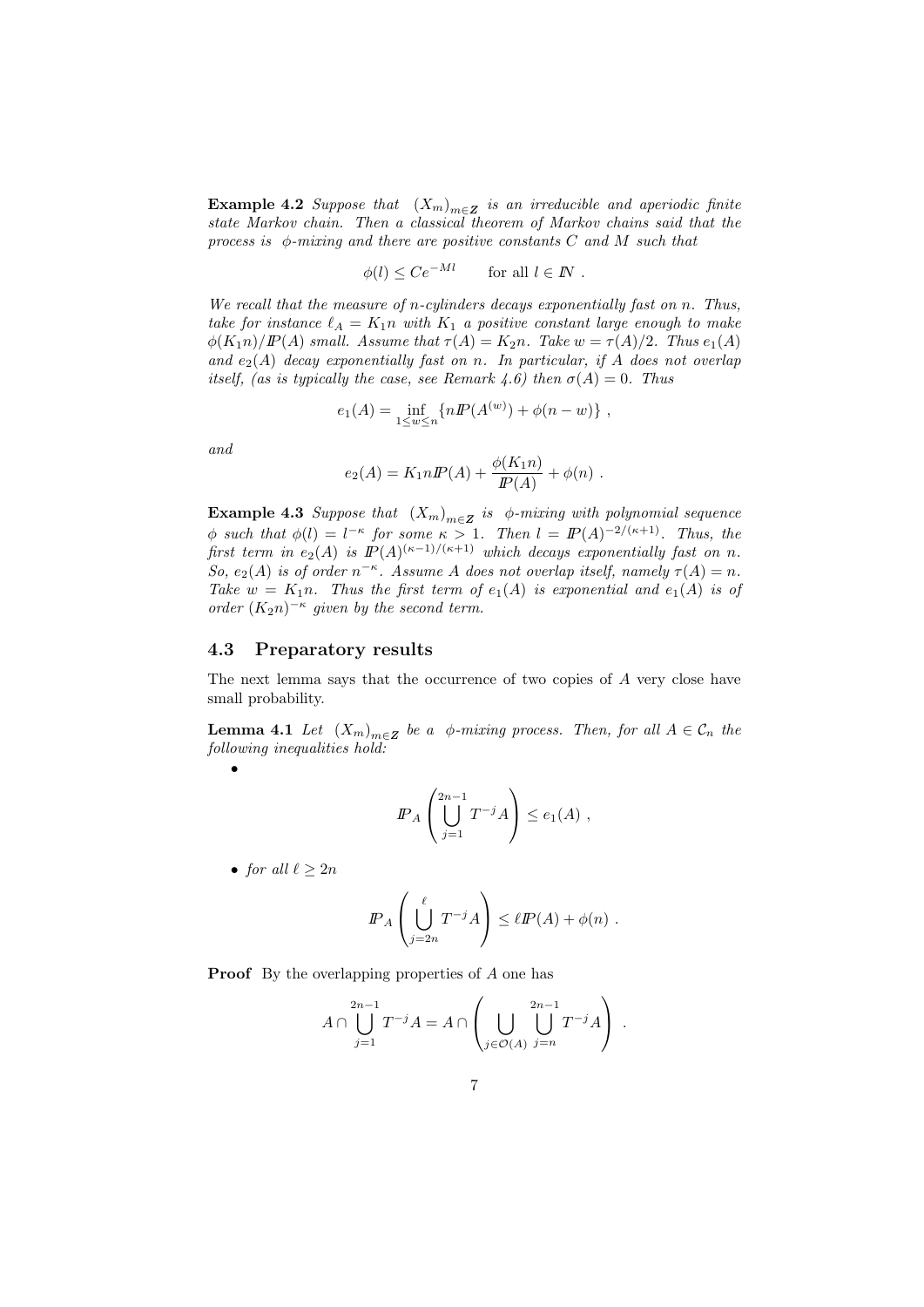Now since  $T^{-j}A \subseteq T^{-j}A^{(w)}$  for any  $1 \leq w \leq \tau(A)$ , the first part of the lemma follows using the  $\phi$ -mixing property with  $B = A$  and

$$
C = \bigcup_{j \in \mathcal{O}(A)} \bigcup_{j=n}^{2n-1} T^{-j} A^{(w)}
$$

.

Namely

$$
I\!\!P_A\left(\bigcup_{j=1}^{2n-1}T^{-j}A\right) \leq I\!\!P\left(\bigcup_{j\in\mathcal{O}(A)}\bigcup_{j=n}^{2n-1}T^{-j}A^{(w)}\right) + \phi(\tau(A)-w) .
$$

The first statement of the lemma follows since the cardinal of the union is  $\sigma(A) + n$ . The cardinal of the union in the second statement of the lemma is  $\ell - n + 1$ . The second part of the lemma follows using the  $\phi$ -mixing property as in the previous case.  $\Box$ 

**Definition 4.1** Given  $A \in \mathcal{C}_n$ , and  $j \in \mathbb{N}$ , we define the j-occurrence time of A as the r.v.  $\tau_A^{(j)} : \Omega \to \mathbb{N} \cup \{\infty\}$ , defined as follows: For any  $x \in \Omega$ , define  $\tau_A^{(1)}(x) = \inf\{k \ge 1 : T^k(x) \in A\}$  and for  $j \ge 2$ 

$$
\tau_A^{(j)}(x) = \inf\{k > \tau_A^{(j-1)}(x) : T^k(x) \in A\} .
$$

The next proposition says that the measure of all the configurations where there are no two occurrences of A very close, is close to the product measure.

**Proposition 4.1** Let  $(X_m)_{m \in \mathbb{Z}}$  be a  $\phi$ -mixing process. Then, for all  $A \in \mathcal{C}_n$ , all  $0 \le t_1 < t_2 < \ldots < t_k \le t$ , and all  $k \in \mathbb{N}$  for which

$$
\min_{2 \le j \le k} \{ t_j - t_{j-1} \} > 2(\ell_A + n) ,
$$

 $(\ell_A \ defined \ in \ Theorem 4.1)$  the following inequality holds:

$$
\left| \mathbb{P} \left( \bigcap_{j=1}^{k} \tau_{A}^{(j)} = t_j; \tau_{A}^{(k+1)} > t \right) - \mathbb{P}(A)^{k} \prod_{j=1}^{k+1} \mathbb{P} \left( t_j - t_{j-1} - 2(\ell_A + n) \right) \right|
$$
  
\n
$$
\leq 5k \left( \mathbb{P}(A) + \phi(\ell_A) \right)^{k} e(A) .
$$

**Proof** We prove the proposition by induction on  $k$ . For shorthand notation put  $\bar{\ell}_A = 2(\ell_A + n), \ \Delta_1 = t_1, \ \Delta_{k+1} = t - t_k, \ \Delta_i = t_i - t_{i-1}$  and  $\mathcal{P}_i =$  $I\!\!P\big(\tau_A > \Delta_i - \overline{\ell}_A\big); i = 1, \ldots, k+1.$ 

For  $k = 1$ , the triangle inequality gives

$$
\left| I\!\!P \left( \tau_A = t_1 \; ; \; \tau_A^{(2)} > t \right) - I\!\!P(A) \prod_{j=1}^2 \mathcal{P}_j \right| \tag{4.1}
$$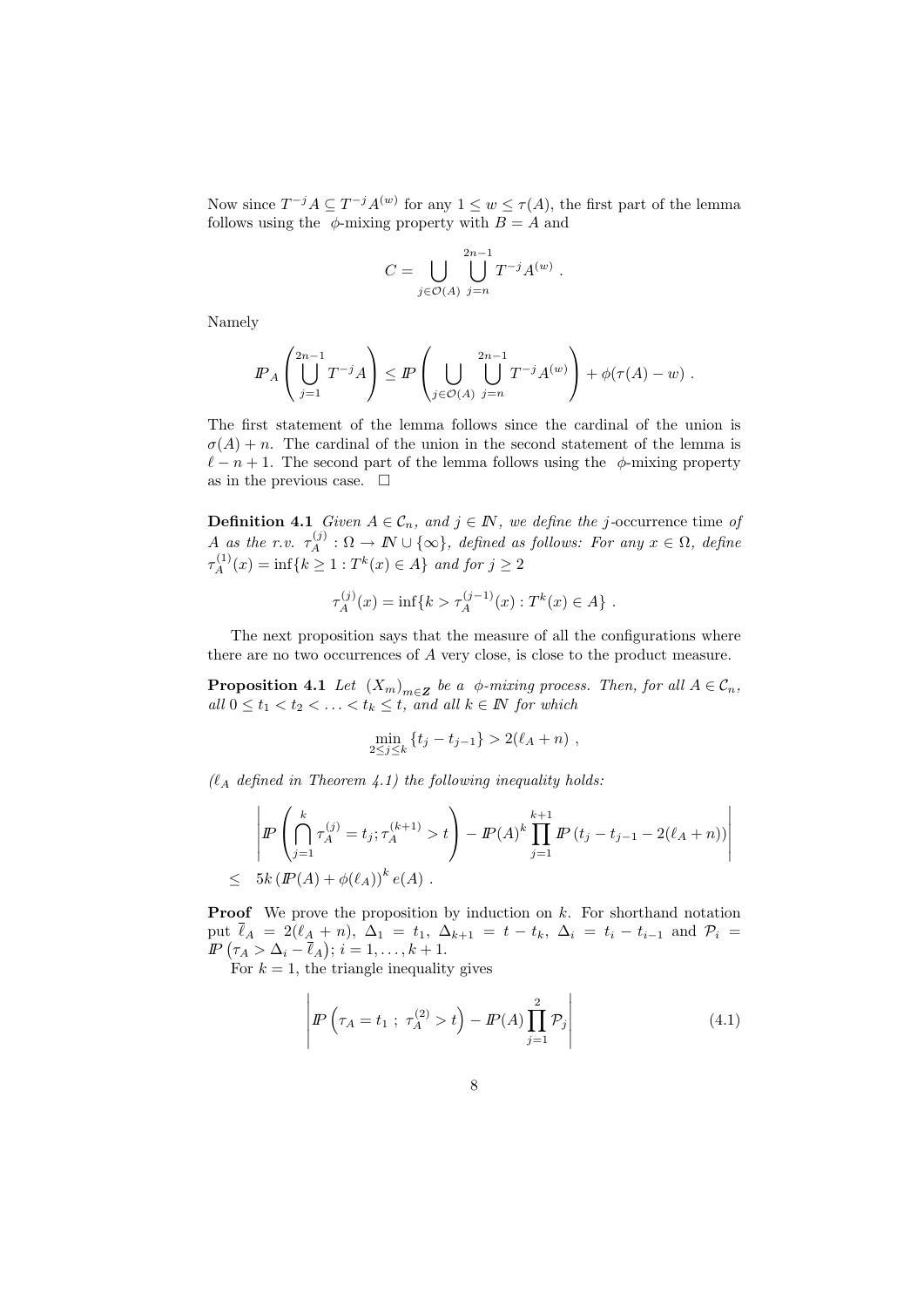$$
\leq \left| \mathbb{P} \left( \tau_A = t_1 \; ; \; \tau_A^{(2)} > t \right) - \mathbb{P} \left( \tau_A = t_1 \; ; \; N_{t_1 + \ell_A + n}^t = 0 \right) \right| \tag{4.2}
$$

+ 
$$
|I\!P(\tau_A = t_1 ; N^t_{t_1 + \ell_A + n} = 0) - I\!P(\tau_A = t_1) \mathcal{P}_2|
$$
 (4.3)

+ 
$$
|I\!P(A; \tau_A > t_1 - 1) - I\!P(A; N_{n+\ell_A}^{t_1-1} = 0)| \mathcal{P}_2
$$
 (4.4)

+ 
$$
\left| I\!\!P \left( A; N_{n+\ell_A}^{t_1-1} = 0 \right) \mathcal{P}_2 - I\!\!P(A) \prod_{j=1}^2 \mathcal{P}_j \right|.
$$
 (4.5)

In (4.4) we used that by stationarity  $IP(\tau_A = t) = IP(A; \tau_A > t-1)$ . Term (4.2) is equal to

$$
I\!\!P\left(\tau_A = t_1; \bigcup_{i=t_1+1}^{t_1+\ell_A+n-1} T^{-i} A; N^t_{t_1+\ell_A+n} = 0\right)
$$
  
\n
$$
\leq I\!\!P\left(T^{-t_1} A; \bigcup_{i=t_1+1}^{t_1+\ell_A+n-1} T^{-i} A\right)
$$
  
\n
$$
= I\!\!P\left(A; \bigcup_{i=1}^{\ell_A+n-1} T^{-i} A\right).
$$
\n(4.6)

We divide the above union in those sets with  $1 \leq i < 2n$ , and  $2n \leq i \leq \ell_A + n$ . Lemma 4.1 implies

$$
I\!\!P\left(A; \bigcup_{i=1}^{2n-1} T^{-i} A\right) \leq I\!\!P(A) e_1(A) .
$$

and,

$$
I\!\!P\left(A; \bigcup_{i=2n+1}^{\ell_A+n} T^{-i} A\right) \leq I\!\!P(A) \left(\ell_A I\!\!P(A) + \phi(n)\right) .
$$

Term (4.3) is bounded using the mixing property by  $\phi(\ell_A)P(A)$ . Analogous computations are used to bound terms  $(4.4)$  and  $(4.5)$ . This shows that  $(4.1)$  is bounded by  $2e(A)IP(A)$ .

Now let us suppose that the proposition holds for  $k-1$  and let us prove it for k. We use a triangle inequality where the terms involved are defined below. We briefly comment the idea behind each term. For brevity denote for each non negative  $i, \mathcal{S}_i = \left\{ \tau_A^{(i)} = t_i \right\}$ . Thus we have

$$
\left| I\!\!P \left( \bigcap_{j=1}^k \mathcal{S}_j \; ; \; \tau_A^{(k+1)} > t \right) - I\!\!P(A)^k \prod_{j=1}^{k+1} \mathcal{P}_j \right| \leq I + II + III + IV + V \; .
$$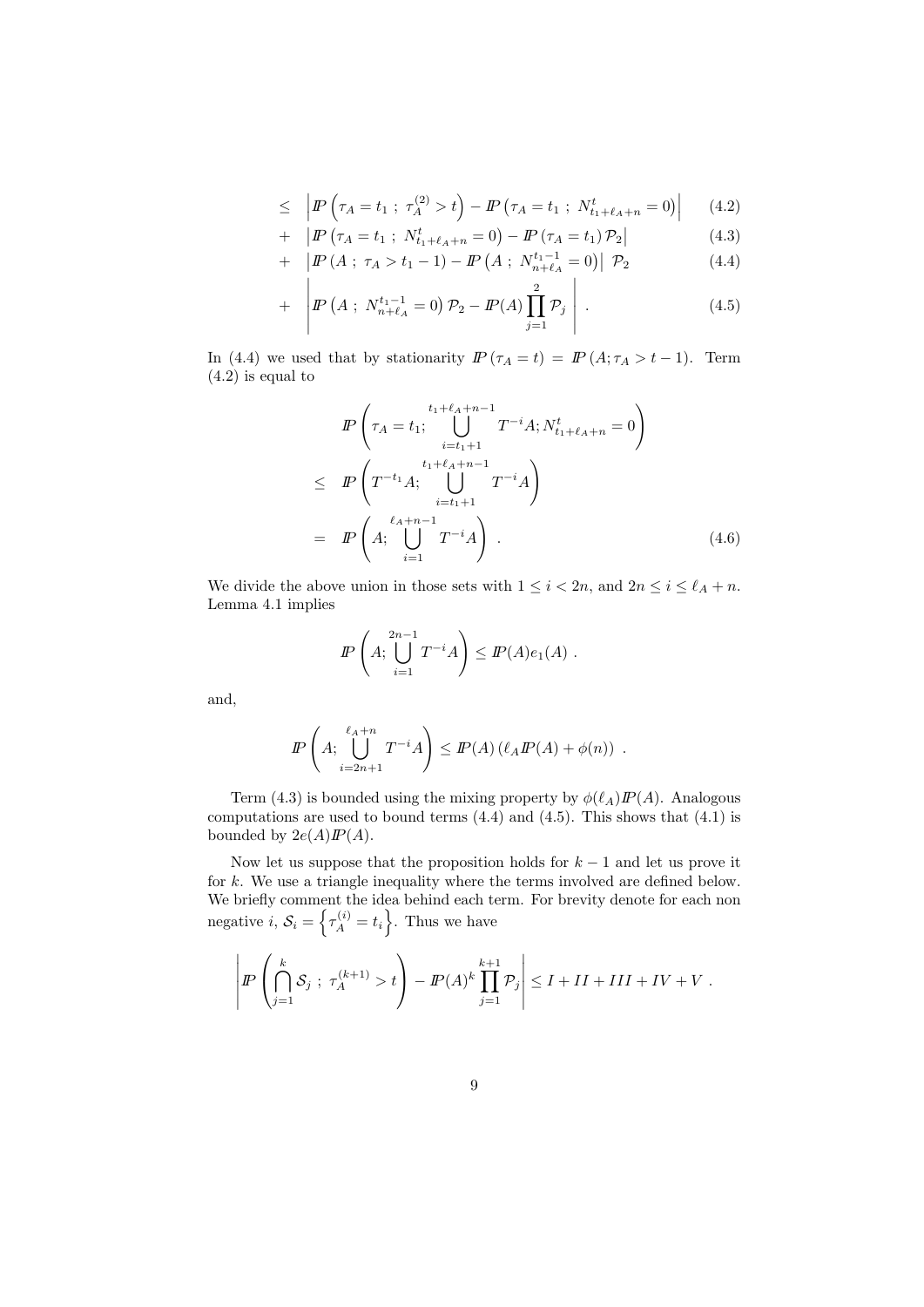In I we open a gap of length  $\ell_A + n$  at the left of the k-th occurrence of A, namely, between coordinates  $t_k - (\ell_A + n)$  and  $t_k - 1.$ 

$$
I \stackrel{def}{=} \left| P\left(\bigcap_{j=1}^{k} S_j; \tau_A^{(k+1)} > t\right) - P\left(\bigcap_{j=1}^{k-1} S_j; N_{t_{k-1}+1}^{t_k - (\ell_A + n)} = 0; T^{-t_k} A; N_{t_k+1}^t = 0\right) \right|
$$
  
\n
$$
= P\left(\bigcap_{j=1}^{k-1} S_j; N_{t_{k-1}+1}^{t_k - (\ell_A + n)} = 0; \bigcup_{i=t_k - (\ell_A + n) + 1}^{t_k - 1} T^{-i} A; T^{-t_k} A; N_{t_k+1}^t = 0\right) \quad (4.7)
$$
  
\n
$$
\leq P\left(\bigcap_{j=1}^{k-1} T^{-t_j} A; \bigcup_{i=t_k - (\ell_A + n) + 1}^{t_k - 1} T^{-i} A; T^{-t_k} A\right).
$$

As with (4.6) we split the above union in sets with  $t_k-(\ell_A +n)+1 \leq i \leq t_k-2n$ ,  $t_k-2n+1 \leq i \leq t_k-1$ . We recall that by hypothesis  $\Delta_i > \ell_A$  for all  $i = 1, \ldots, k$ . As in Lemma 4.1 we have for  $t_k - (\ell_A + n) + 1 \leq i \leq t_k - 2n$ 

$$
I\!\!P\left(\bigcap_{j=1}^{k-1}T^{-t_j}A; \bigcup_{i=t_k-(\ell_A+n)+1}^{t_k-2n}T^{-i}A;T^{-t_k}A\right)
$$
  

$$
\leq I\!\!P\left(\bigcap_{j=1}^{k-1}T^{-t_j}A; \bigcup_{i=t_k-(\ell_A+n)+1}^{t_k-2n}T^{-i}A\right)(I\!\!P(A)+\phi(n)) .
$$

By the  $\phi$ -mixing property over the left most factor in the right hand side of the above inequality, we get that it is bounded by

$$
I\!\!P\left(\bigcap_{j=1}^{k-1}T^{-t_j}A\right)(\ell_A I\!\!P(A)+\phi(\ell_A))\ .
$$

Iterating this procedure we get

$$
I\!\!P\left(\bigcap_{j=1}^{k-1} T^{-t_j} A\right) \le (I\!\!P(A) + \phi(\ell_A))^{k-1} .
$$

Similarly, for  $t_k - 2n + 1 \leq i \leq t_k - 1$ 

$$
I\!\!P\left(\bigcap_{j=1}^{k-1}T^{-t_j}A; \bigcup_{i=t_k-2n+1}^{t_k-1}T^{-i}A; T^{-t_k}A\right) \leq (I\!\!P(A) + \phi(\ell_A))^k e_1(A) .
$$

In  $II$  we apply the  $\phi$ -mixing property to factorize the probability in the right hand side of the modulus in I. Then we iterated the  $\phi$ -mixing property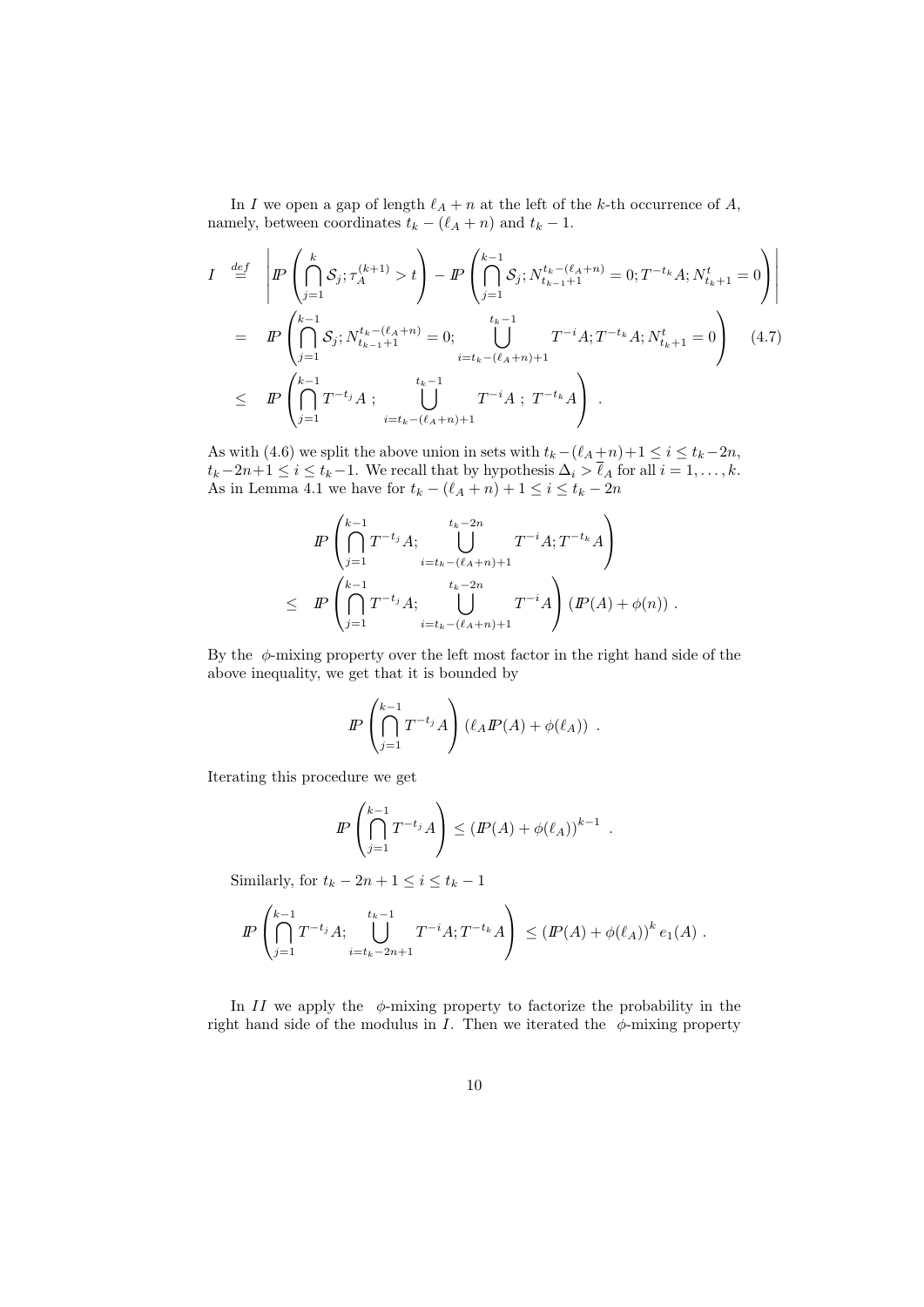to obtain the last inequality.

$$
II \stackrel{def}{=} \left| P\left( (\bigcap_{j=1}^{k-1} S_j; N_{t_{k-1}+1}^{t_k - (\ell_A + n)} = 0); (T^{-t_k} A; N_{t_k+1}^t = 0) \right) -
$$
  

$$
- P\left( \bigcap_{j=1}^{k-1} S_j; N_{t_{k-1}+1}^{t_k - (\ell_A + n)} = 0 \right) P\left( A; N_1^{t-t_k} = 0 \right) \right|
$$
  

$$
\leq P\left( \bigcap_{j=1}^{k-1} S_j; N_{t_{k-1}+1}^{t_k - (\ell_A + n)} = 0 \right) \phi(\ell_A)
$$
  

$$
\leq P\left( \bigcap_{j=1}^{k-1} T^{-t_j} A \right) \phi(\ell_A)
$$
  

$$
\leq (P(A) + \phi(\ell_A))^k \frac{\phi(\ell_A)}{P(A)}.
$$

In  $III$  we "fill-up" the gap we opened in  $I$ 

$$
III \stackrel{def}{=} \left| P \left( \bigcap_{j=1}^{k-1} S_j; N_{t_{k-1}+1}^{t_k - (\ell_A + n)} = 0 \right) - P \left( \bigcap_{j=1}^{k-1} S_j; N_{t_{k-1}+1}^{t_k - 1} = 0 \right) \right| \times
$$
  
\n
$$
\times P \left( A; N_1^{t-t_k} = 0 \right)
$$
  
\n
$$
\leq P \left( \bigcap_{j=1}^{k-1} S_j; N_{t_{k-1}+1}^{t_k - (\ell_A + n)} = 0; \bigcup_{t_k - (\ell_A + n) + 1}^{t_k - 1} T^{-i} A \right) P(A)
$$
  
\n
$$
\leq P \left( \bigcap_{j=1}^{k-1} T^{-t_j} A; \bigcup_{i=t_k - (\ell_A + n) + 1}^{t_k - 1} T^{-i} A \right) P(A)
$$
  
\n
$$
\leq (P(A) + \phi(\ell_A))^k 2\ell_A P(A).
$$

In  $IV$  we use the inductive hypothesis

$$
IV \stackrel{def}{=} \left| P\left(\bigcap_{j=1}^{k-1} S_j; N_{t_{k-1}+1}^{t_{k-1}} = 0 \right) - P(A)^{k-1} \prod_{j=1}^{k} \mathcal{P}_j \right| P\left(A; N_1^{t-t_k} = 0\right)
$$
  
\$\leq C(k-1) \left( P(A) + \phi(\ell\_A) \right)^{k-1} e(A) P(A) .

In  $V$  we use that the proposition is already proved for  $k = 1$  to get

$$
V \stackrel{def}{=} \mathbb{P}(A)^{k-1} \prod_{j=1}^{k} \mathcal{P}_j \left| \mathbb{P} \left( A \; ; \; N_1^{t-t_k} = 0 \right) - \mathbb{P}(A) \mathcal{P}_{k+1} \right|
$$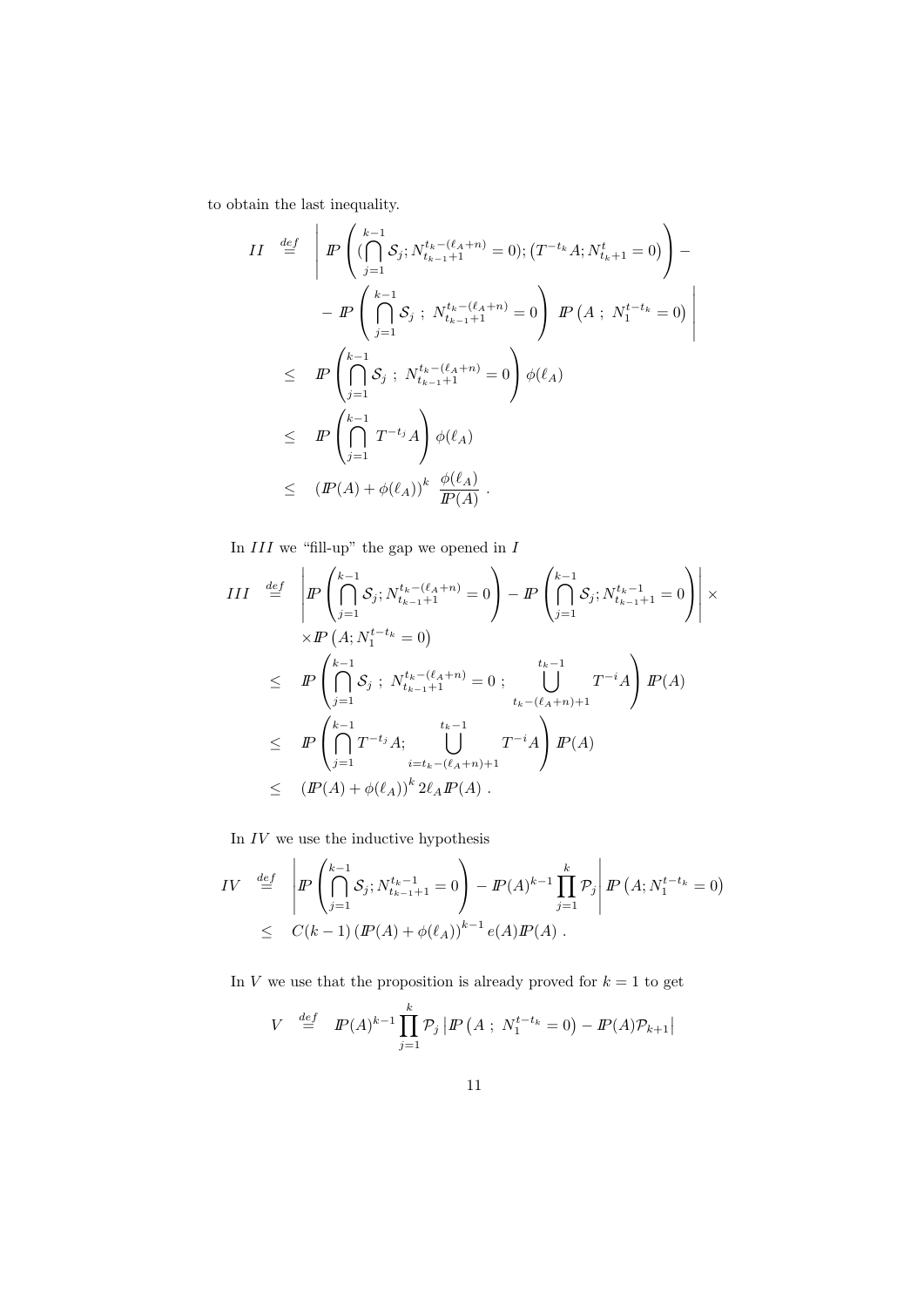$$
\leq P(A)^k 2e(A).
$$

Summing the bounds above we end the proof of the proposition.  $\Box$ 

#### 4.4 Proof of Theorem 4.1 and Corollary 4.1.

**Proof of Theorem 4.1.** Take  $t \in \mathbb{N}$ . Let us write for the sake of simplicity  $N = N_t$ . For  $k = 0$  note that  $IP(N = 0) = IP\left(\tau_A^{(1)} > t\right)$ . By Theorem 1 in Abadi ([2]) one has

$$
|I\!\!P\left(\tau_A^{(1)} > t\right) - e^{-\xi_A P(A)t}| \le e(A)(P(A)t \vee 1)e^{-\xi_A P(A)t}, \qquad (4.8)
$$

with a certain  $\xi_A > 0$ . Moreover, it follows in the proof of Theorem 2 in Abadi and Vergne ([4]) that  $|\xi_A - \zeta_A| \le e_1(A)$  where  $\zeta_A = \mathbb{P}_A(\tau_A^{(1)} > \tau(A))$ . Finally  $|\zeta_A - 1| = \mathbb{P}_A(\zeta_A = \tau(A)) \le e_1(A)$  by Lemma 4.1. This concludes the proof for  $k = 0$ .

For  $k > t$  we have that  $IP(N = k) = 0$ . Then

$$
\left| P (N = k) - \frac{e^{-t P(A)} (t P(A))^k}{k!} \right| = \frac{e^{-t P(A)} (t P(A))^k}{k!} \n\leq \frac{(t P(A))^{k-1}}{(k-1)!} P(A).
$$

To conclude just note that  $I\!\!P(A) \leq e(A)$ .

Let us consider now k with  $1 \leq k \leq t$ . The idea of the proof is the following: Consider a realization  $x = (x_m)_{m \in \mathbb{Z}}$  of the process  $(X_m)_{m \in \mathbb{Z}}$  such that the sequence  $(x_1, \ldots, x_t)$  contains exactly k occurrences of A. These occurrences can appear in clusters or isolated one from each other. We prove that realizations with isolated A's give the approximation to the Poisson law and realizations with clustered A's have small measure. We now formalize this idea. Given  $1 \leq t_1 < \ldots < t_k \leq t$ , let us define the following measurable set:

$$
\mathcal{T}(t_1,\ldots,t_k)=\bigcap_{j=1}^k\left\{\tau_A^{(j)}=t_j\right\}\ \bigcap\ \left\{\tau_A^{(k+1)}>t\right\}\ .
$$

As in Proposition 4.1 we put  $\Delta_j = t_j - t_{j-1}$ , for  $j = 2, ..., k$ . Put also  $\Delta_1 = t_1$ and  $\Delta_{k+1} = t - t_k$ . Define the minimum distance between two consecutive occurrences of A by

$$
I(\mathcal{T}(t_1,\ldots,t_k)) = \min\left\{\Delta_j \mid 2 \leq j \leq k\right\}.
$$

As before put  $\bar{\ell}_A = 2(\ell_A + n)$ . Let us divide  $\{N = k\}$  in two sets

$$
B_k=\bigcup_{I(\mathcal{T}(t_1,...,t_k))<\bar{\ell}_A}\mathcal{T}(t_1,...,t_k)\quad\text{and}\quad G_k=\bigcup_{I(\mathcal{T}(t_1,...,t_k))\geq\bar{\ell}_A}\mathcal{T}(t_1,...,t_k).
$$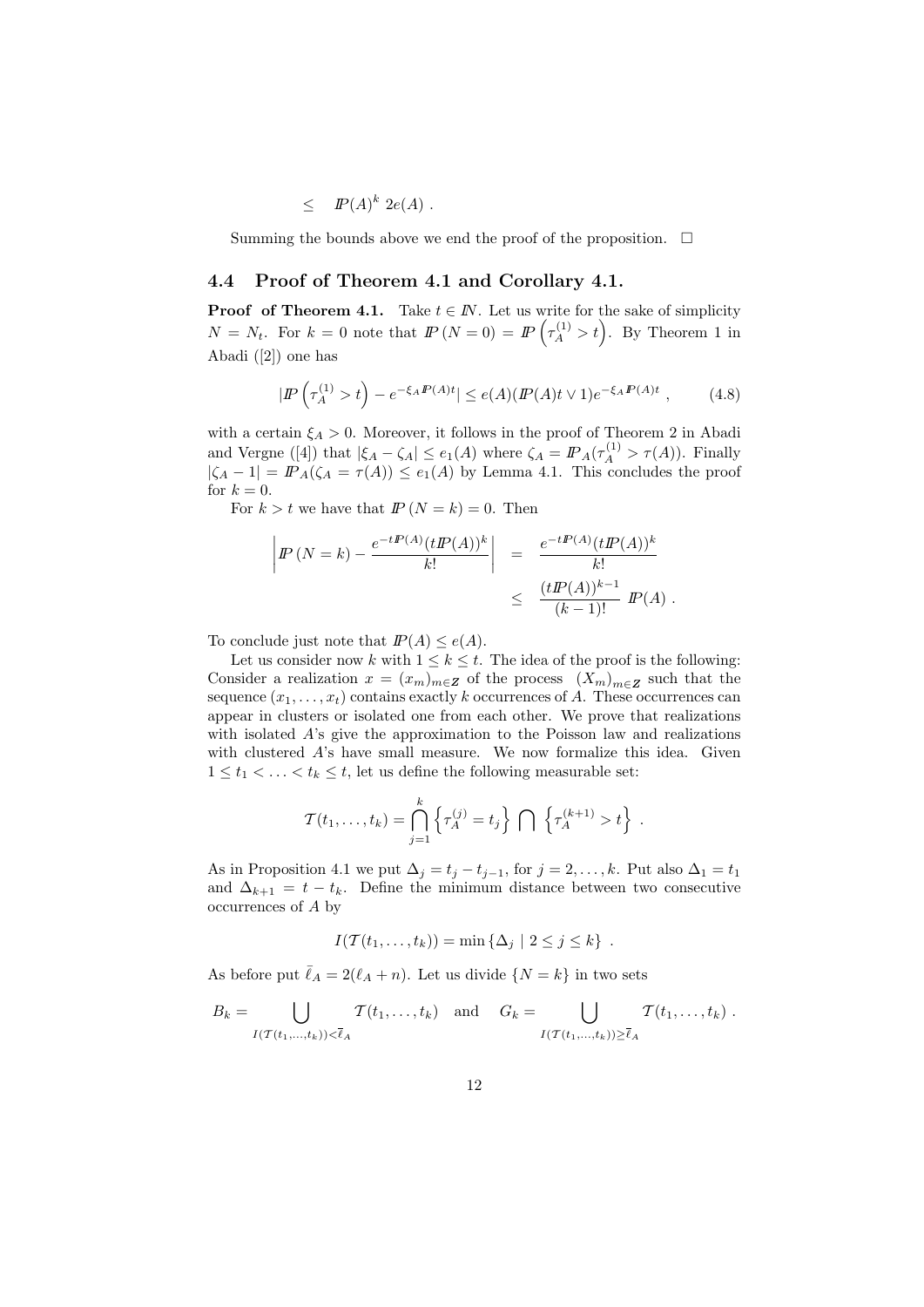Since  $\{N = k\} = B_k \cup G_k$ , disjoint union, we have

$$
\left| P\left(N=k\right) - \frac{e^{-tP(A)tk}P(A)^k}{k!} \right|
$$
\n
$$
\leq P\left(B_k\right) + \left| P\left(G_k\right) - \frac{e^{-tP(A)tk}P(A)^k}{k!} \right| . \tag{4.9}
$$

We will prove that both quantities in the right hand side of  $(4.9)$  are small.

Proof: configurations with clusters have small measure.

We will prove an upper bound for  $I\!\!P (B_k)$ . Let us start computing how many clusters there are in a given  $\mathcal{T}(t_1,\ldots,t_k)$  with

$$
C(\mathcal{T}(t_1,\ldots,t_k))=\sum_{j=2}^k1\!\!1_{\{\Delta_j>\bar{\ell}_A\}}+1.
$$

Suppose that  $C(\mathcal{T}(t_1,\ldots,t_k)) = 1$  and fix the position  $t_1$ . Each occurrence inside the unique cluster (with the exception of the most left one which is fixed at  $t_1$ ) can appear at distance d of the previous one, with  $d \in \mathcal{O}(A)$  or  $n \leq d \leq \overline{\ell}_A$ . Firstly note that

$$
\mathcal{T}(t_1, t_2, \ldots, t_k) \subseteq \bigcap_{j=1}^k T^{-t_j} A.
$$

Then

$$
\bigcup_{\substack{i=2,\ldots,k \\ t_i=t_{i-1},\ldots,t_{i-1}+\bar{\ell}_A}} \mathcal{T}(t_1,t_2,\ldots,t_k) \subseteq \bigcup_{\substack{i=2,\ldots,k \\ t_i=t_{i-1},\ldots,t_{i-1}+\bar{\ell}_A}} \bigcap_{j=1}^k T^{-t_j} A.
$$

Therefore, the iterative argument of the  $\phi$ -mixing property used to bound (4.7) leads to the bound

$$
I\!\!P\left(\bigcup_{\substack{i=2,\ldots,k\\i_{t_i}=t_{i-1},\ldots,t_{i-1}+\bar{\ell}_A}}\bigcap_{j=1}^k T^{-t_j}A\right) \tag{4.10}
$$
  

$$
\leq I\!\!P(A) \left(e_1(A) + \bar{\ell}_A I\!\!P(A) + \phi(n)\right)^{k-1}
$$
  

$$
\leq I\!\!P(A)e(A)^{k-1}.
$$

Suppose now that  $C(\mathcal{T}(t_1,\ldots,t_k)) = i$ . Assume also that the most left occurrence of these i clusters occurs at  $1 \leq t(1) < \ldots < t(i) \leq t$  fixed. By the same argument used in (4.10), we have the inequalities

$$
I\!\!P \left( \bigcup_{\{t_1,\ldots,t_k\} \setminus \{t(1),\ldots,t(i)\}} T(t_1,\ldots,t_k) \right)
$$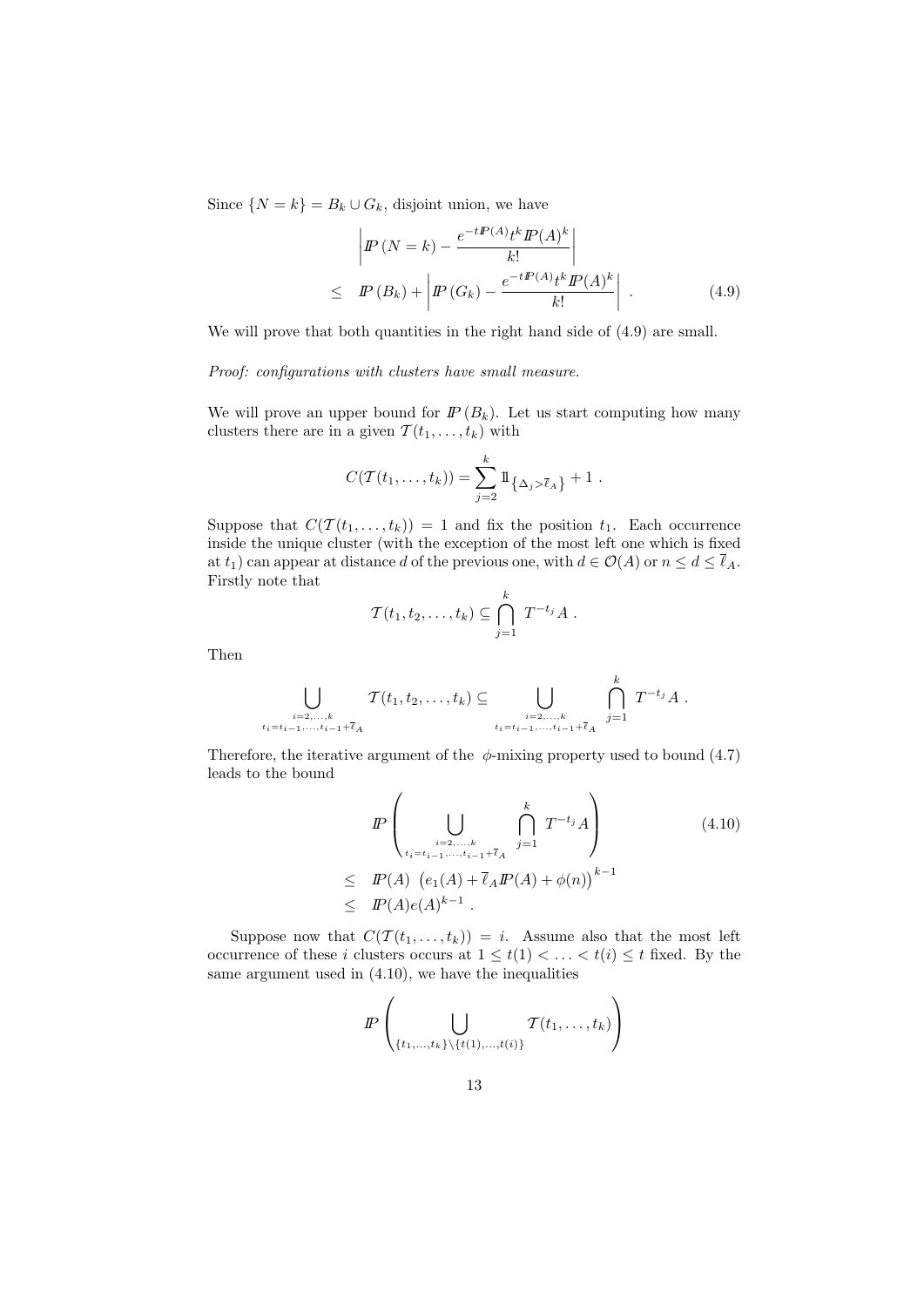$$
\leq \quad P(A) \left( P(A) + \phi(\ell_A) \right)^{i-1} e(A)^{k-i} \leq \quad (P(A) + \phi(\ell_A))^i e(A)^{k-i} . \tag{4.11}
$$

To obtain an upper bound for  $I\!\!P (B_k)$  we must sum the above bound over all  $\mathcal{T}(t_1,\ldots,t_k)$  such that  $C(\mathcal{T}(t_1,\ldots,t_k))=i$  with i that runs from 1 to  $k-1$ . Fixed  $C(\mathcal{T}(t_1,\ldots,t_k))=i$ , the locations of the most left occurrences of A

of each one of the *i* clusters can be chosen at most in  $\binom{t}{i}$  many ways.

The cardinality of each one of the *i* clusters can be arranged in  $\binom{k-1}{i-1}$  many ways. (This corresponds to break the interval  $(1/2, k + 1/2)$  in i intervals at points chosen from  $\{1 + 1/2, \ldots, k - 1/2\}$ .)

Collecting these information and (4.11) we have that  $I\!\!P (B_k)$  is bounded by

$$
\sum_{i=1}^{k-1} {t \choose i} {k-1 \choose i-1} (I\!\!P(A) + \phi(\ell_A))^i e(A)^{k-i} \le e(A)^k \max_{1 \le i \le k-1} \left\{ \frac{\gamma^i}{i!} \right\} \sum_{i=1}^{k-1} {k-1 \choose i-1},
$$

where  $\gamma = t P(A) [1 + \phi(\ell_A)/P(A)] / e(A)$ . The maximum in the above expression is reached at  $(k-1\land \gamma)$ . The most right sum is bounded by  $2^{k-1}$ . Therefore we have

$$
I\!\!P(B_k) \le e(A) \cdot \begin{cases} \frac{(2\gamma e(A))^{k-1}}{(k-1)!} & k-1 < \gamma \\ \frac{2^{k-1}(\gamma e(A))^{\gamma}}{\gamma! \left(\frac{1}{e(A)}\right)^{k-\gamma-1}} & k \ge \gamma \end{cases}
$$

This ends the proof of the bound for  $I\!\!P(B_k)$ .

#### Proof: A's isolated provide the Poisson limit law.

We can bound the most right term on the right-hand side of (4.9) by the following triangular inequality:

$$
\sum_{\mathcal{T}(t_1,\ldots,t_k)\in G_k} \left| I\!\!P \left( \bigcap_{j=1}^k \tau_A^{(j)} = t_j \; ; \; \tau_A^{(k+1)} > t \right) - I\!\!P(A)^k \prod_{j=1}^{k+1} \mathcal{P}_j \right| \tag{4.12}
$$

.

+ 
$$
\mathbb{P}(A)^k \sum_{\mathcal{T}(t_1,...,t_k)\in G_k} \left| \prod_{j=1}^{k+1} \mathcal{P}_j - \prod_{j=1}^{k+1} e^{-(\Delta_j - \bar{\ell}_A)\mathcal{P}(A)} \right|
$$
 (4.13)

+ 
$$
\mathbb{P}(A)^k \# G_k \left| e^{-(t - (k+1)\overline{\ell}_A)\mathbb{P}(A)} - e^{-t\mathbb{P}(A)} \right|
$$
 (4.14)

$$
+ \left| \frac{\#G_k \ k!}{t^k} - 1 \right| \frac{e^{-tP(A)}t^k P(A)^k}{k!} \ . \tag{4.15}
$$

By a simple combinatorial argument we get the bounds

$$
\frac{(t-k(n+\overline{\ell}_A))^k}{k!} \le \binom{t-k(n+\overline{\ell}_A-1)-1}{k} \le \#G_k \le \binom{t}{k} \le t^k/k! \tag{4.16}
$$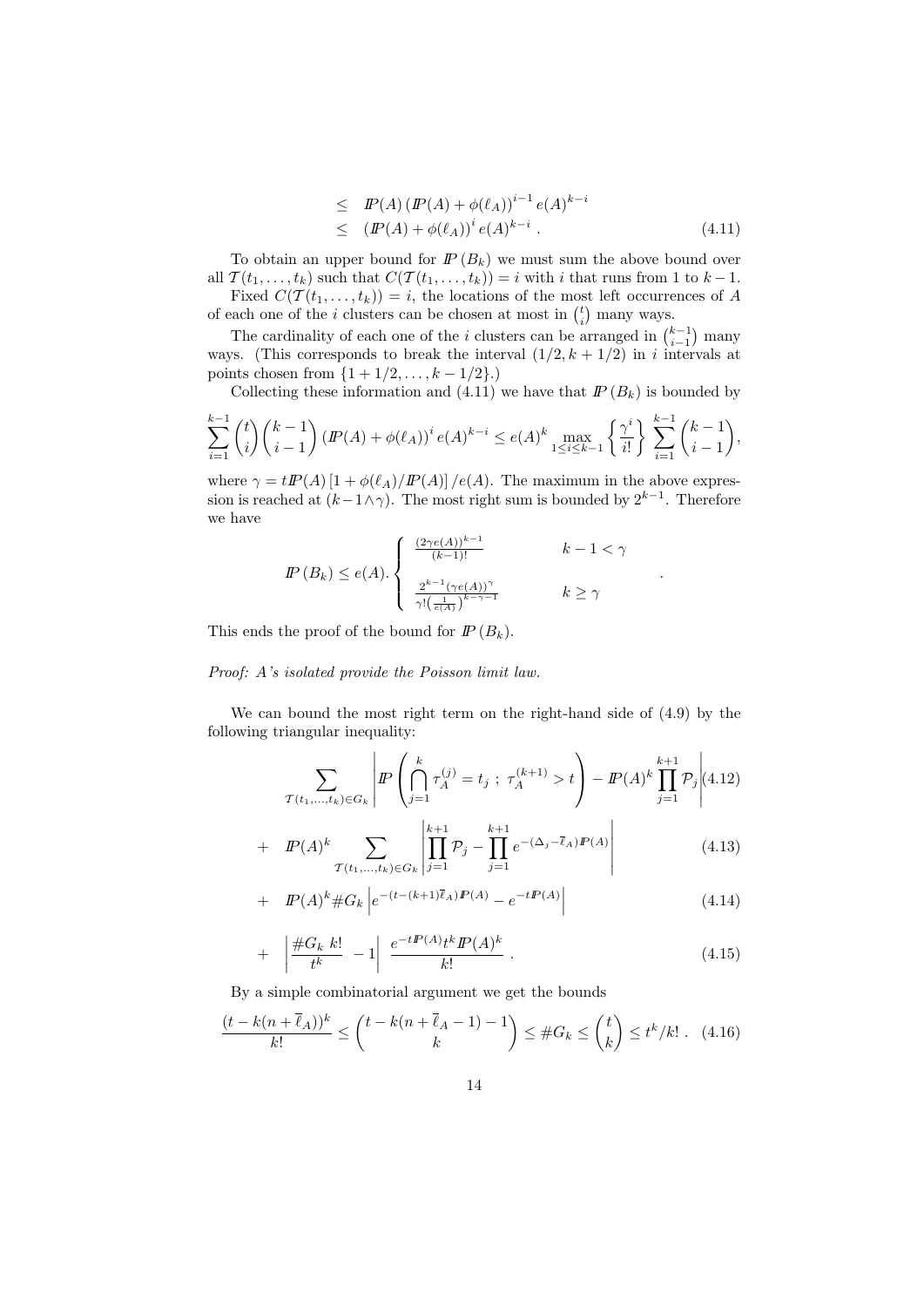Moreover, the leading term in (4.12) is bounded using Proposition 4.1. Thus (4.12) is bounded by

$$
5 \frac{t^k}{(k-1)!} (P(A) + \phi(\ell_A))^k e(A) .
$$

The difference between the leading factors in (4.13) is bounded as follows: again by (4.8)

$$
|\mathcal{P}_j - e^{-\xi_A \mathbf{P}(A)(\Delta_j - \bar{\ell}_A)}| \leq Ce_1(A) .
$$

As stated at the beginning of the proof one has  $|\xi_A - 1| \le e_1(A)$ . Therefore (4.13) is bounded by

$$
\frac{t^k}{k!} I\!\!P(A)^k(k+1) \max_{1 \le j \le k+1} \left| \mathcal{P}_j - e^{-(\Delta_j - \bar{\ell}_A) I\!\!P(A)} \right| \le \frac{k+1}{k} \frac{(t I\!\!P(A))^k}{(k-1)!} C e_1(A) .
$$

(4.14) is bounded using the Mean Value Theorem by

$$
\frac{t^k I\!\!P(A)^k}{k!} (k+1)\overline{\ell}_A I\!\!P(A) \le \frac{k+1}{k} \frac{(tI\!\!P(A))^k}{(k-1)!} 4\ell_A I\!\!P(A) .
$$

The left hand side of (4.16) and the Mean Value Theorem provide a bound for the difference below

$$
\left|\frac{\#G_k k!}{t^k} - 1\right| \le \left|\frac{(t - k(n + \overline{\ell}_A))^k}{t^k} - 1\right| \le \frac{k k(n + \overline{\ell}_A)}{t} \le k.
$$

So, (4.15) is bounded by

$$
\frac{(tP(A))^{k}}{(k-1)!} 4\ell_A P(A) .
$$

Summing the bounds obtained for  $(4.12)$ ,  $(4.13)$ ,  $(4.14)$  and  $(4.15)$  we get the desired bound for the difference in the right hand term of inequality (4.9). The exchange of variables  $\tilde{t} = tI\!P(A)$  ends the proof of the theorem.  $\Box$ 

Proof of Corollary 4.1. By definition

$$
\left| E\left(N_{t/F(A)}^{\beta}\right) - E(Z^{\beta}) \right| = \left| \sum_{k \geq 0} k^{\beta} P\left(N_{t/F(A)} = k\right) - \sum_{k \geq 0} k^{\beta} \frac{e^{-t} t^k}{k!} \right|
$$
  

$$
\leq \sum_{k \geq 0} k^{\beta} \left| P\left(N_{t/F(A)} = k\right) - \frac{e^{-t} t^k}{k!} \right|.
$$

Since for  $\phi$  summable

$$
\sum_{k=0}^{\infty} k^{\beta} g(A, k) \leq C_{t,\beta} < \infty ,
$$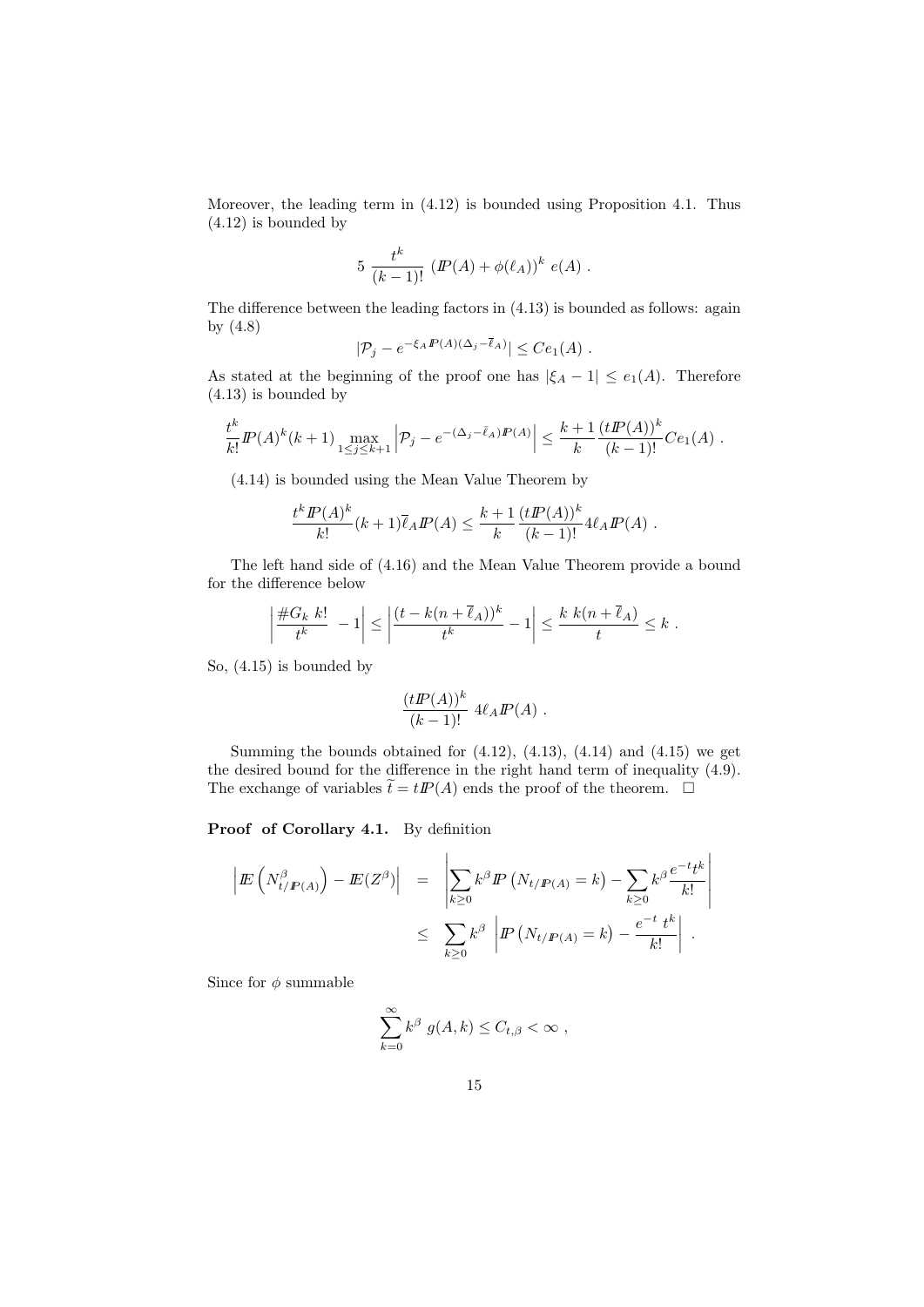the corollary follows.  $\square$ 

**Proof of Corollary 4.2.** This follows by the above corollary with  $\beta = 1$ .  $\Box$ 

Acknowledgments MA is partially supported by CNPq grant 308250/2006-0. The authors are beneficiaries of Capes, Brasil - Cofecub, France grant. The authors thank P. Ferrari, A. Galves, B. Prum and P. Shields for useful discussions.

## References

- [1] Abadi, M. (2001). Exponential approximation for hitting times in mixing processes. Math. Phys. Elec. J. 7, 2.
- [2] Abadi, M. (2001). Exponential approximation for hitting times in mixing processes. Ann. Probab. 32, 1A, 243-264.
- [3] Abadi, M., and Vaienti, S. (2007). Large deviation for short recurrence. To appear in Discrete and Continuous Dynamical Systems.
- [4] Abadi, M., and Vergne, N. (2006). Sharp error terms for return time statistics under mixing conditions. Submitted. Technical report Imecc-Unicamp.
- [5] Abadi, M., and Vergne, N. (2006). Poisson approximation for search of rare words in DNA sequences. Submitted. Technical report Imecc-Unicamp.
- [6] Arratia, R., Goldstein, L., and Gordon, L. (1989). Two moments suffice for Poisson approximation: the Chen-Stein method. Ann. Probab, 17, 9 - 25.
- [7] Arratia, R., Goldstein, L., and Gordon, L. (1990). Poisson approximation and the Chen-Stein method. Stat. Science, 5 4. 403 - 434.
- [8] Barbour, A.D., Holst, L., and Janson, S. (1992). Poisson approximation. Oxford, University Press, New York.
- [9] Bowen, R. (1975). Equilibrium states and the ergodic theory of Anosov diffeomorphisms. Lecture Notes in Math, 470. Springer-Verlag, New York.
- [10] Bradley, R. C. (2005). Basic properties of strong mixing conditions. A survey and some open questions. Probability Surveys 2, 107-144.
- [11] Chen, L. H. Y. (1975). Poisson approximation for dependent trials. Ann. Prob. 3, 534-545.
- [12] Collet, P., Galves, A., and Schmitt, B. (1999). Repetition times for gibbsian sources. Nonlinearity 12, 1225-1237.